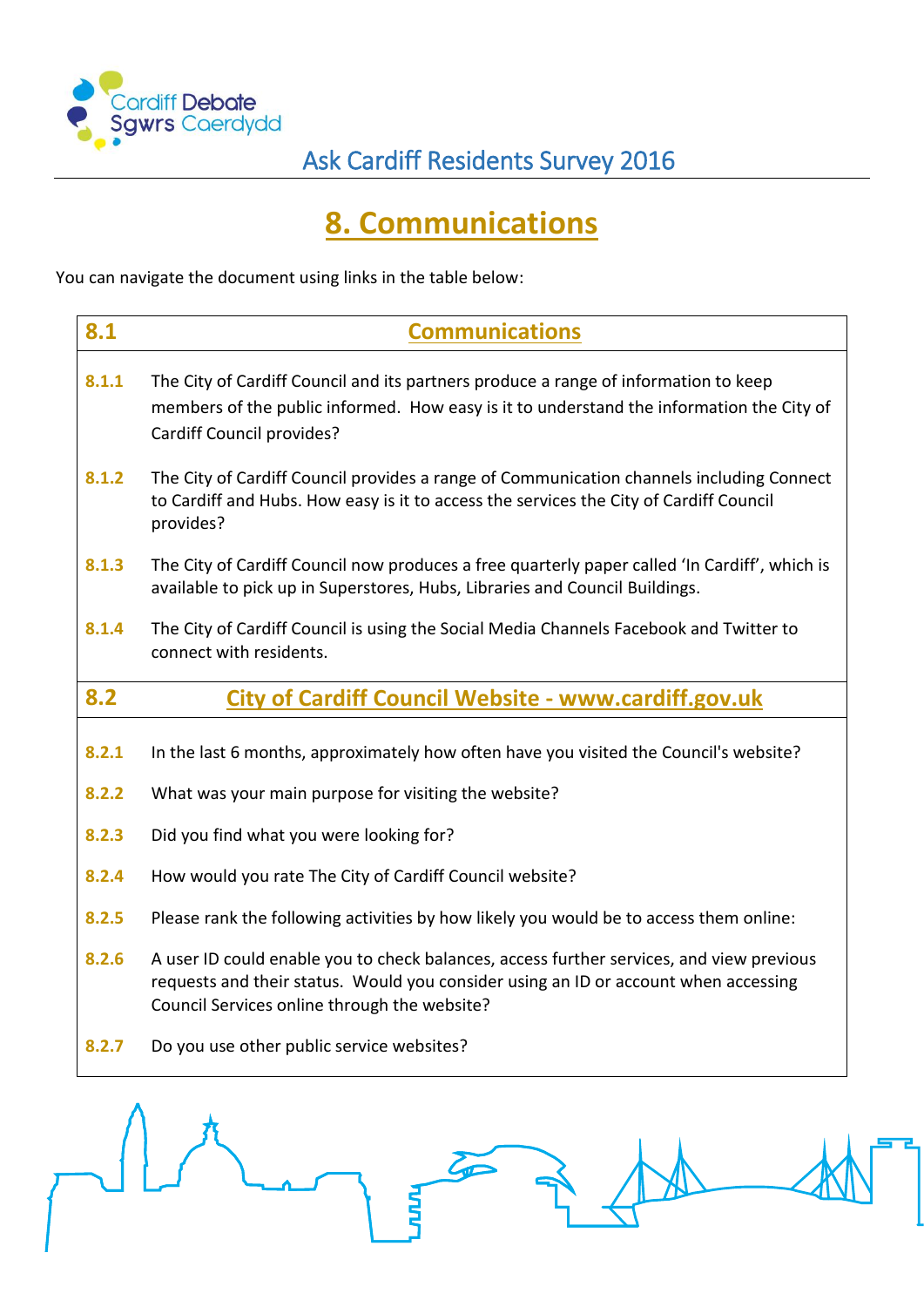

| 8.3   | <b>Connect to Cardiff</b>                                           |  |  |  |  |  |  |  |
|-------|---------------------------------------------------------------------|--|--|--|--|--|--|--|
| 8.31  | When you contact the Council, do you use Connect to Cardiff (C2C)?  |  |  |  |  |  |  |  |
| 8.3.2 | If you have used C2C, how would you rate the service provided?      |  |  |  |  |  |  |  |
| 8.3.3 | Were C2C able to resolve your enquiry?                              |  |  |  |  |  |  |  |
| 8.3.4 | Do you have any other feedback for us?                              |  |  |  |  |  |  |  |
| 8.3.5 | What language do you use when you contact C2C?                      |  |  |  |  |  |  |  |
| 8.4   | <b>C2C - Welsh Language</b>                                         |  |  |  |  |  |  |  |
| 8.4.1 | How would you rate the quality of the C2C Welsh language service?   |  |  |  |  |  |  |  |
| 8.4.2 | Can you explain why?                                                |  |  |  |  |  |  |  |
| 8.4.3 | If you chose not to converse with us in Welsh, can you explain why? |  |  |  |  |  |  |  |

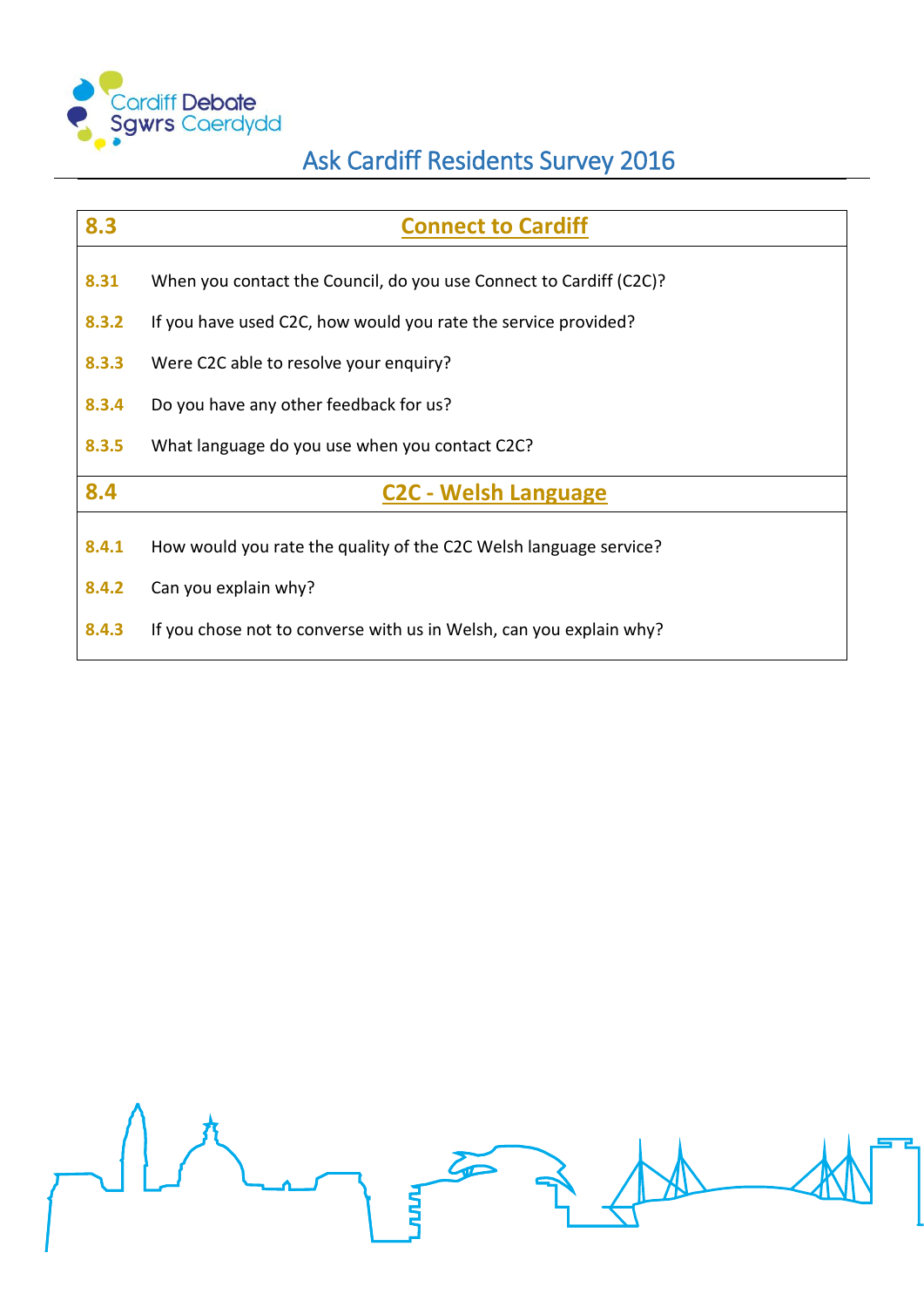

## <span id="page-2-0"></span>**8.1 Communications**

### <span id="page-2-1"></span>**8.1.1 The City of Cardiff Council and its partners produce a range of information to keep members of the public informed. How easy is it to understand the information the City of Cardiff Council provides?**

Almost two-thirds (63.0%) felt it was 'very' or 'fairly' easy to understand the information the Council provides, contrasting with just 9.6% of rated this as 'very' or 'fairly' difficult.



*Base: 2850. Excludes 'Don't Know' responses.*

Women were most likely to rate information from the Council as 'very' or 'fairly' easy to understand (66.2%), contrasting with those from a minority ethnic background (57.1%). Respondents who identified themselves as disabled were most likely to fin d such information 'very' or 'fairly' difficult to understand (15.8%).

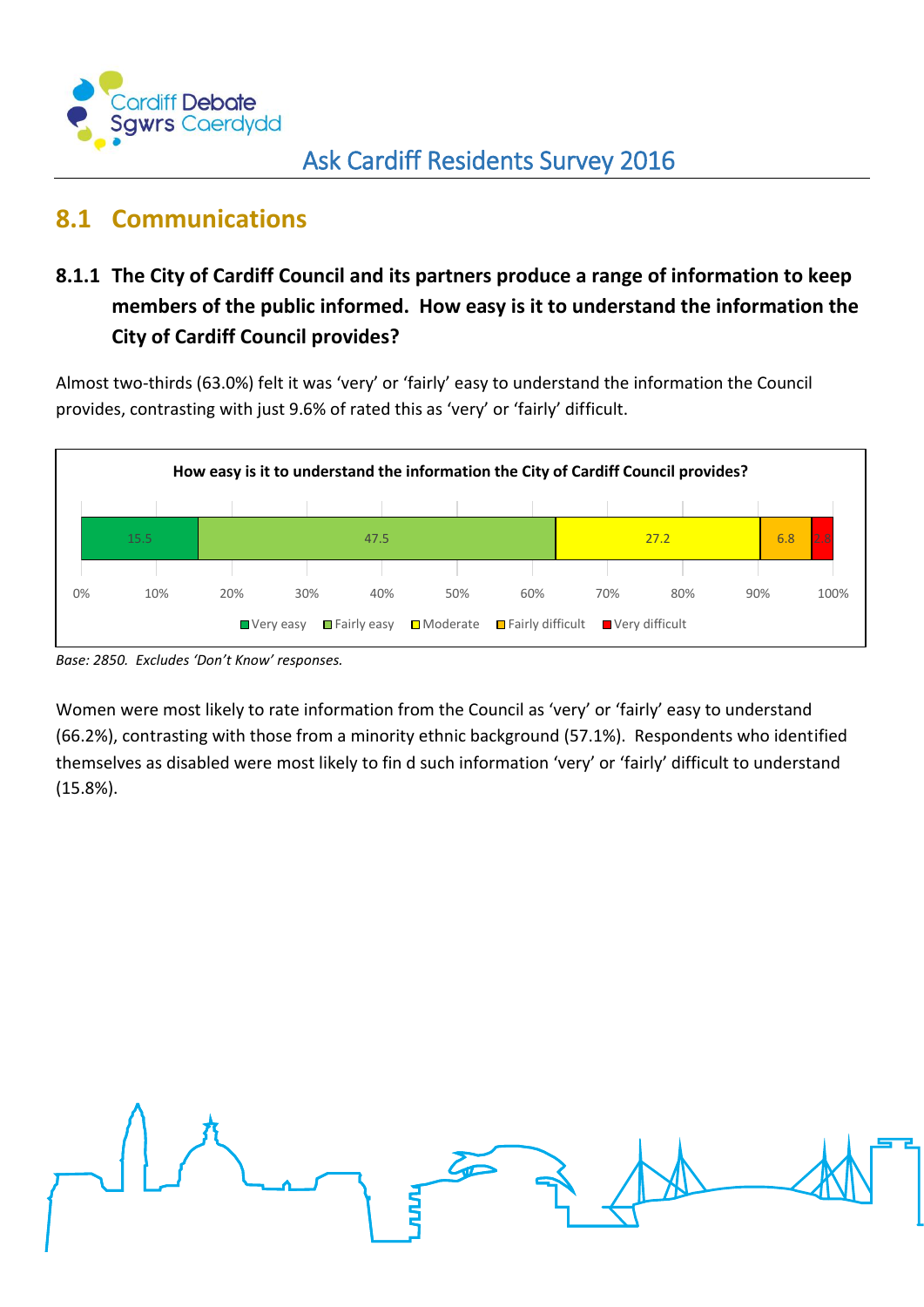



*Base sizes shown in brackets. Excludes 'Don't Know' responses.*

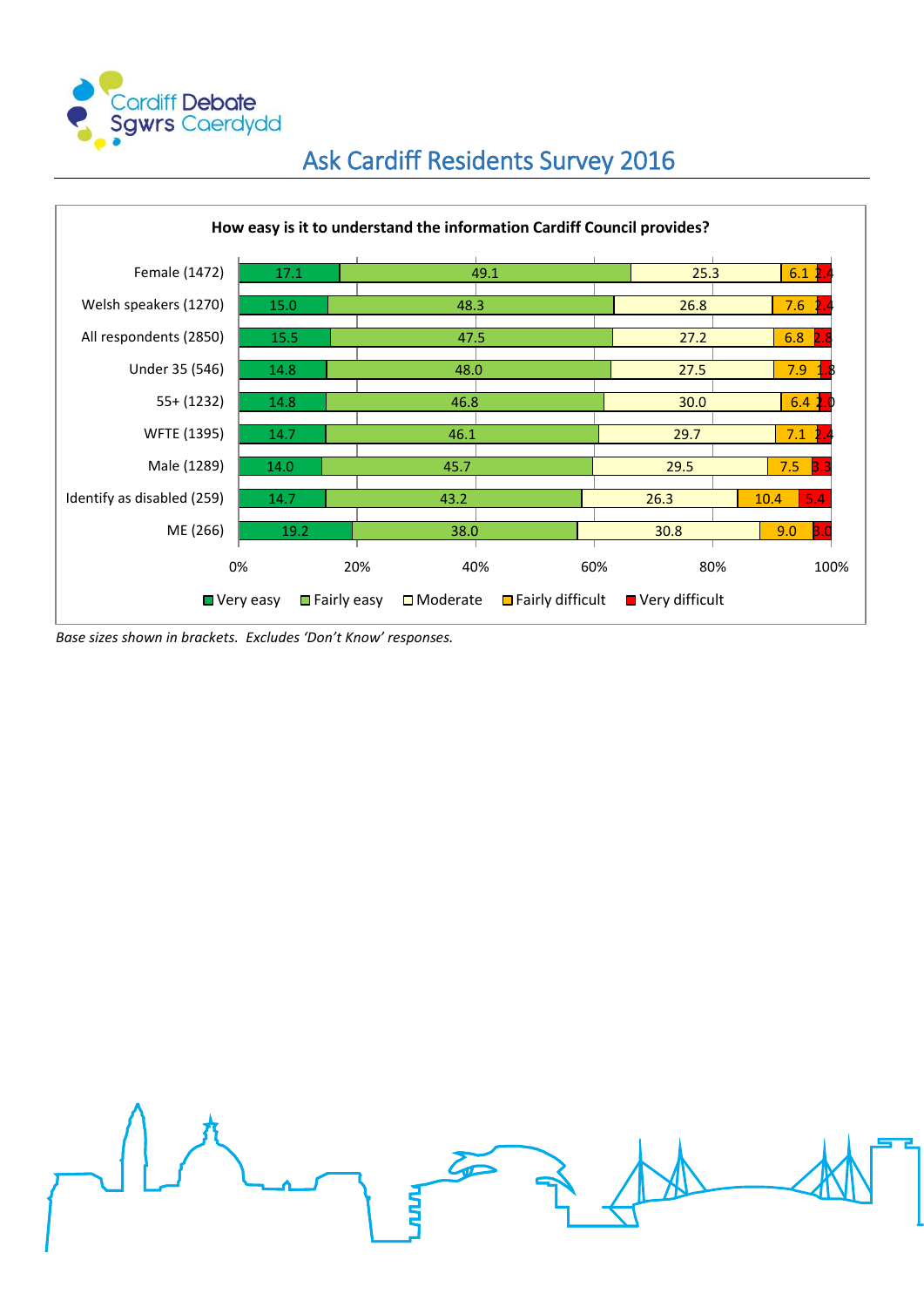

### <span id="page-4-0"></span>**8.1.2 The City of Cardiff Council provides a range of Communication channels including Connect to Cardiff and Hubs. How easy is it to access the services the City of Cardiff Council provides?**

Services provided by the Council were seen as easy to access, with 61.5% rating this as 'very' or 'fairly' easy.



*Base: 2728. Excludes 'Don't Know' responses.*

As a group, respondents who identified themselves as disabled found it both most easy (64.1%) and most difficult (16.8%) to access Council services. Those under the age of 35 were least likely to find accessing services easy (56.1%).



*Base sizes shown in brackets. Excludes 'Don't Know' responses.*

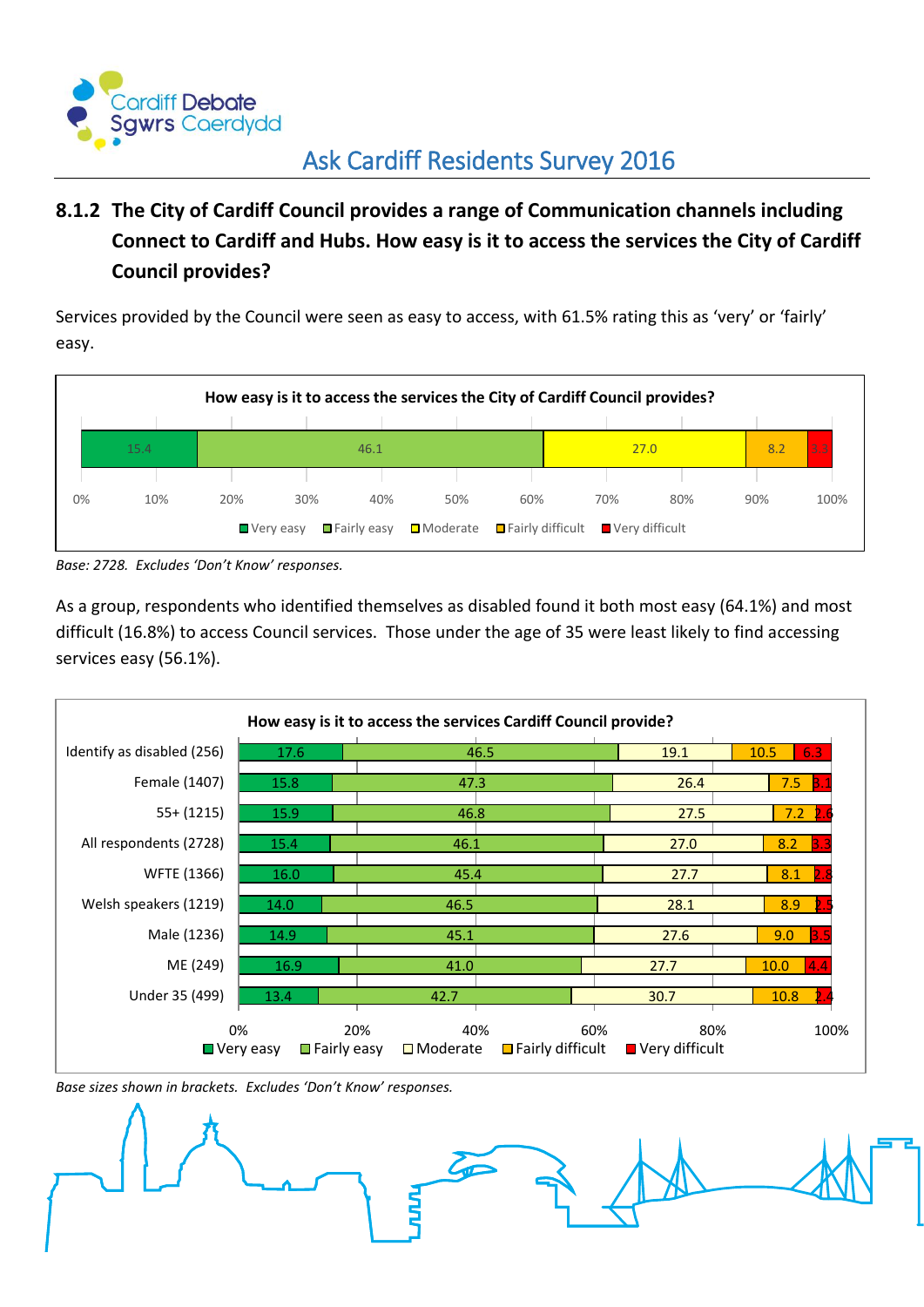

### <span id="page-5-0"></span>**8.1.3 The City of Cardiff Council now produces a free quarterly paper called 'In Cardiff', which is available to pick up in Superstores, Hubs, Libraries and Council Buildings.**

Two in five respondents (39.9%) were aware of 'In Cardiff'; just under a third (32.3%) had read the publication.



*Base sizes shown in brackets.*

Respondents living in Cardiff East were most likely to have heard of, and read, 'In Cardiff' (45.1% and 39.3%), contrasting with those living in the Cardiff South East Neighbourhood Partnership Area (33.2% and 25.7%).



*Base sizes shown in brackets.*

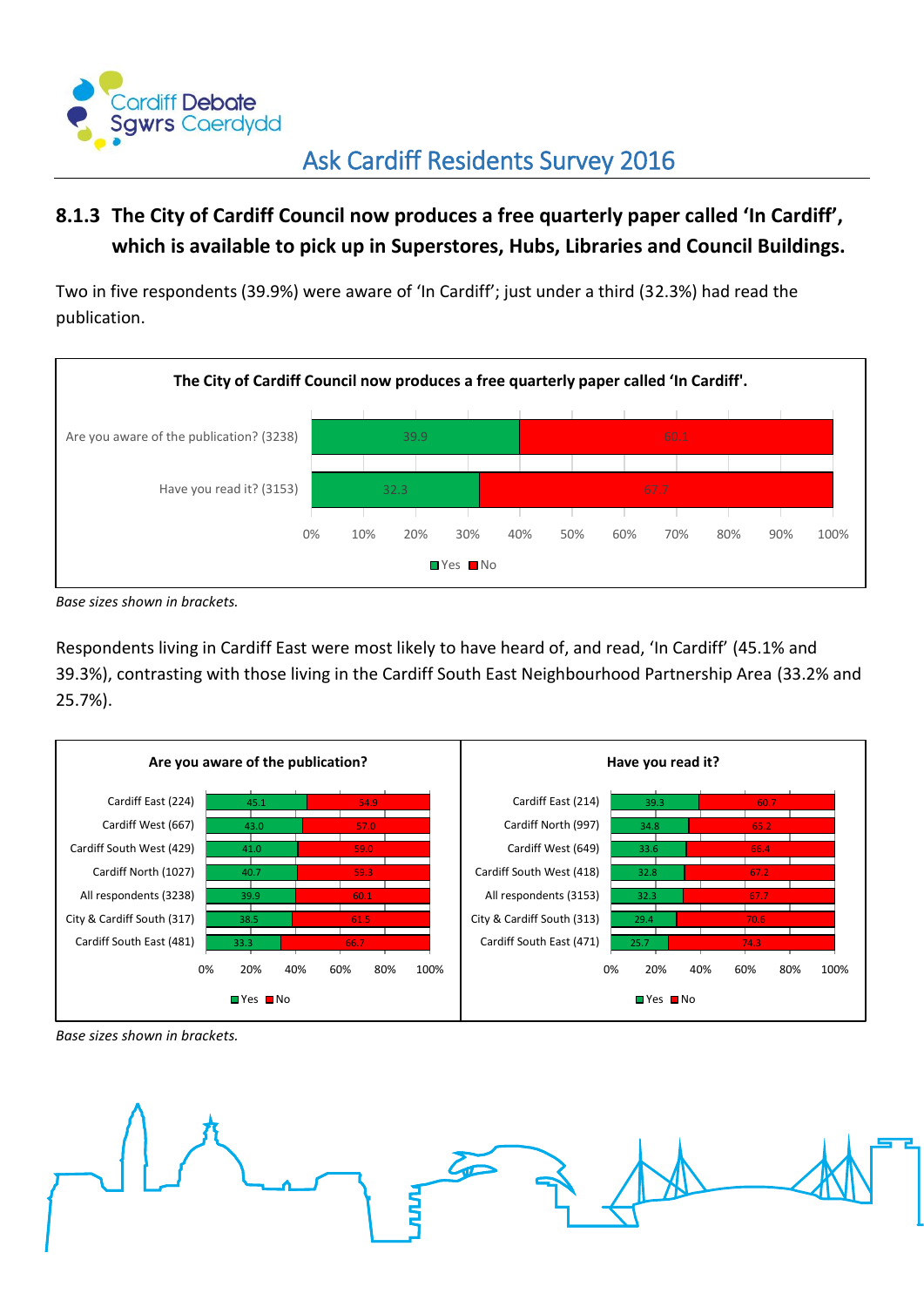

Those over 55 were most likely to be aware of, and have read 'In Cardiff' (46.8% and 41.6%), contrasting with those aged under 35 (28.7% and 16.7%).



*Base sizes shown in brackets.*

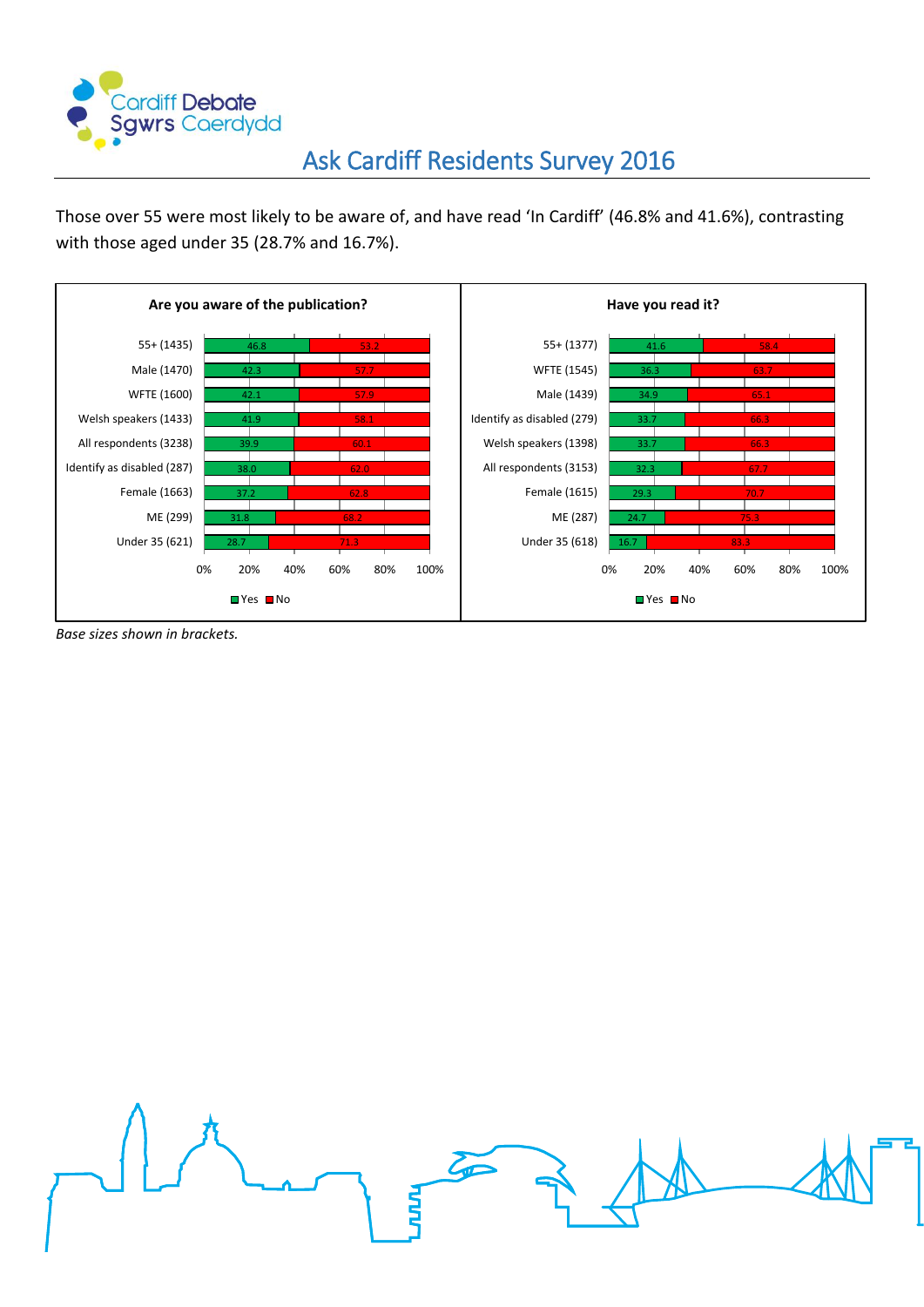

### <span id="page-7-0"></span>**8.1.4 The City of Cardiff Council is using the Social Media Channels Facebook and Twitter to connect with residents.**

Just over a third of respondents (36.5%) were aware of the Council's Social Media Channels; three in five (59.4%) agreed they are an effective way of communicating with citizens.



*Base sizes shown in brackets.*

Respondents under the age of 35 showed the highest level of awareness of the Council's Social Media Channels, and belief that they were an effective way of communicating with citizens (51.6% and 81.2% respectively), particularly contrasting with those aged 55 or over (25.0% and 43.5%).



*Base sizes shown in brackets.*

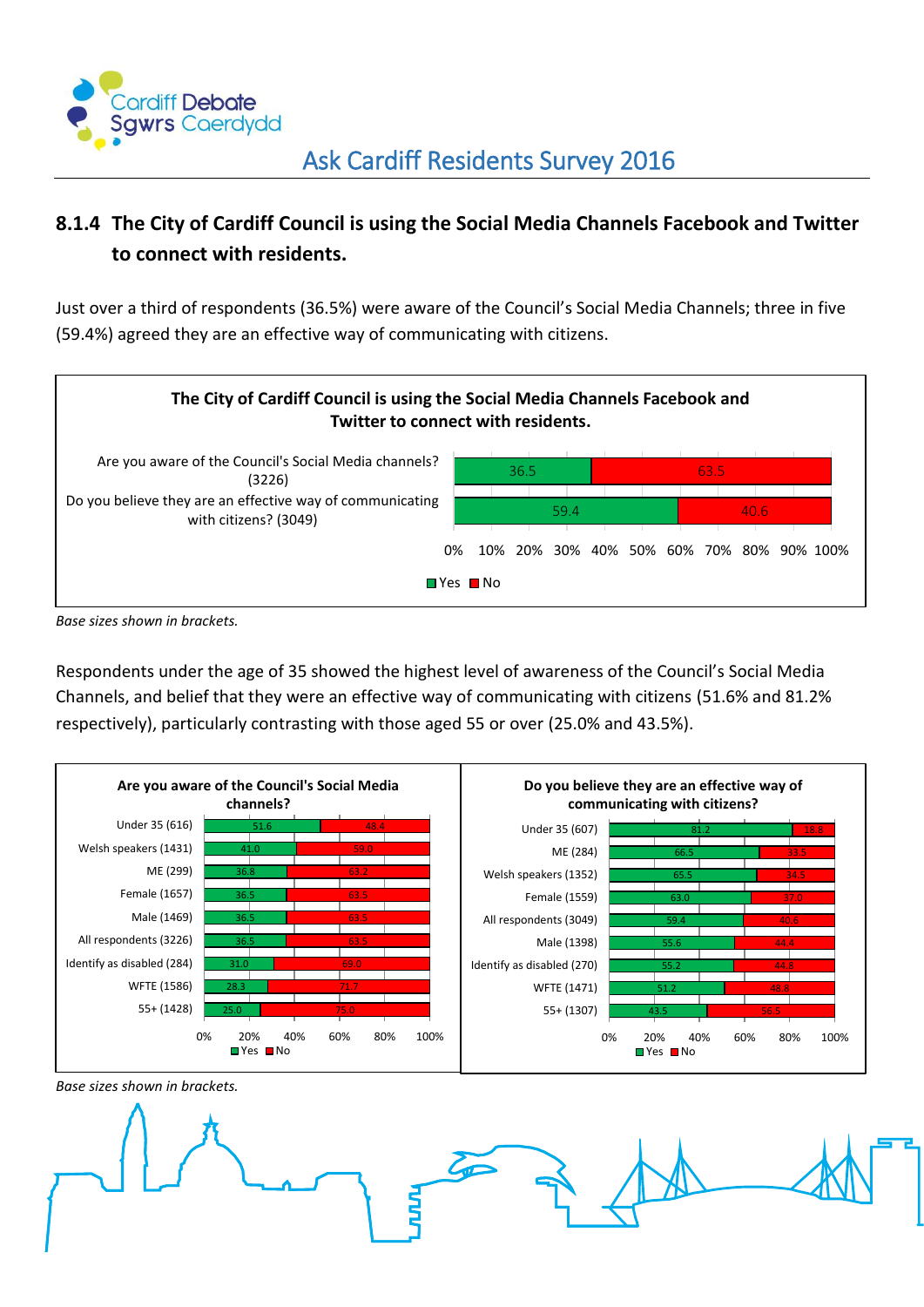

## <span id="page-8-0"></span>**8.2 City of Cardiff Council Website - www.cardiff.gov.uk**

### <span id="page-8-1"></span>**8.2.1 In the last 6 months, approximately how often have you visited the Council's website?**

Just over a third of respondents (36.3%) visited the website at least once a month



*Base: 3244.*

Respondents who identified themselves as disabled, and Welsh speakers were most likely to visit the site (41.1% and 38.6% respectively visiting at least once a month).



*Base sizes shown in brackets. Excludes 'Don't Know' responses.*

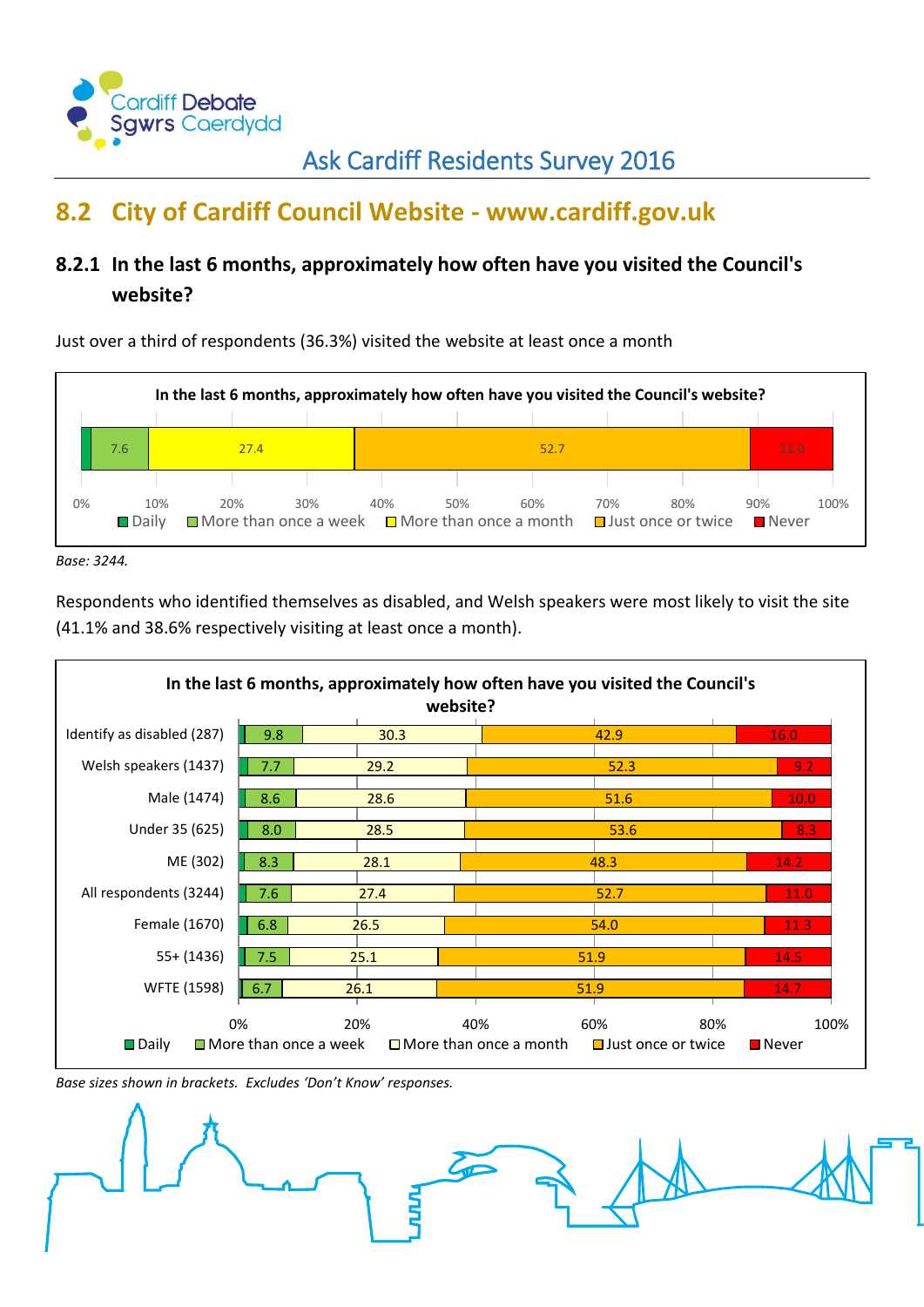

#### <span id="page-9-0"></span>**8.2.2 What was your main purpose for visiting the website?**

Three-quarters of those visited the website 'to find information' (74.9%), with a fifth visiting 'To report an issue/request a service (21.0%).



*Base: 2869*

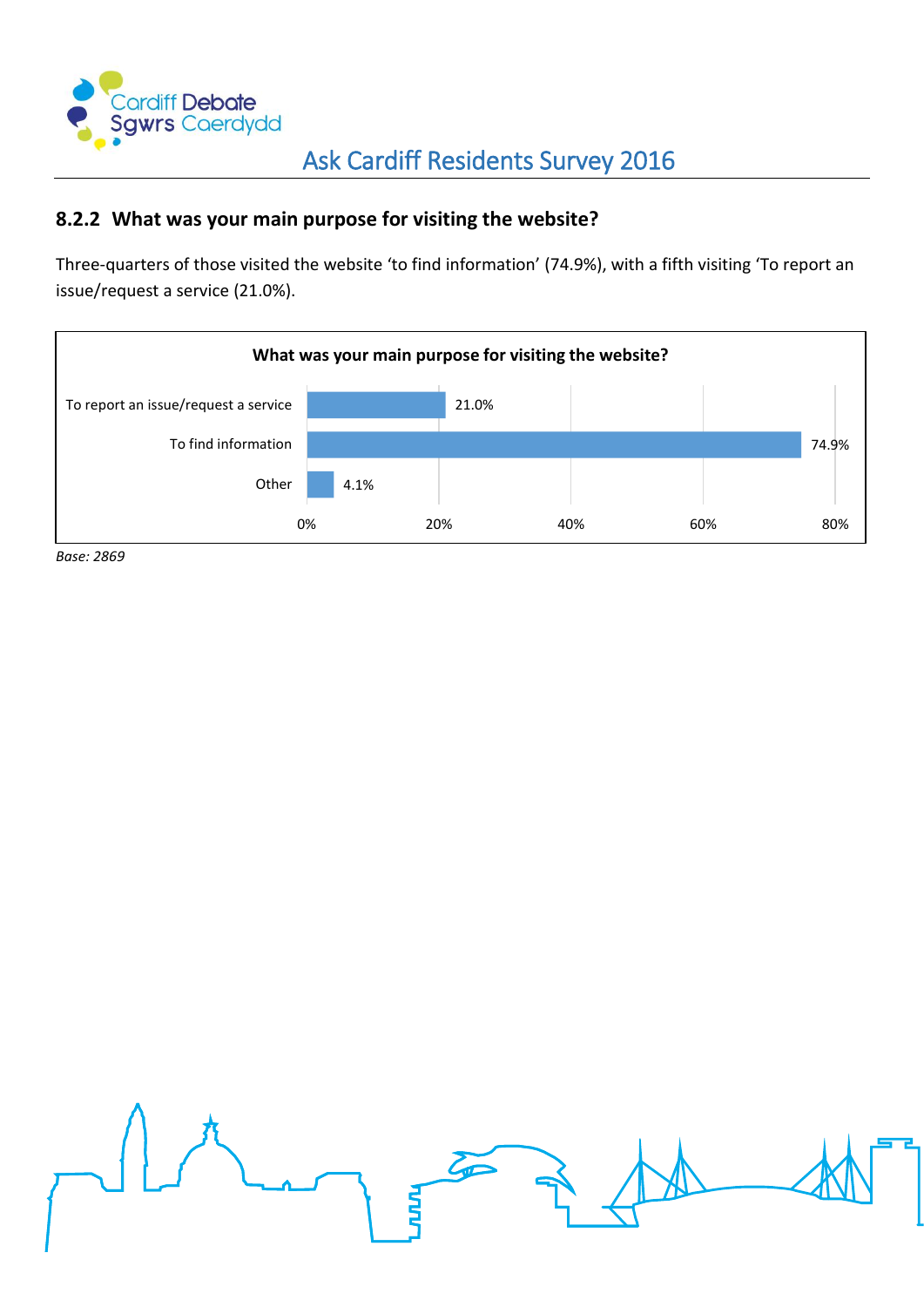

#### <span id="page-10-0"></span>**8.2.3 Did you find what you were looking for?**

More than nine in ten users were able to find what they were looking for (91.1%).



*Base: 2811.*

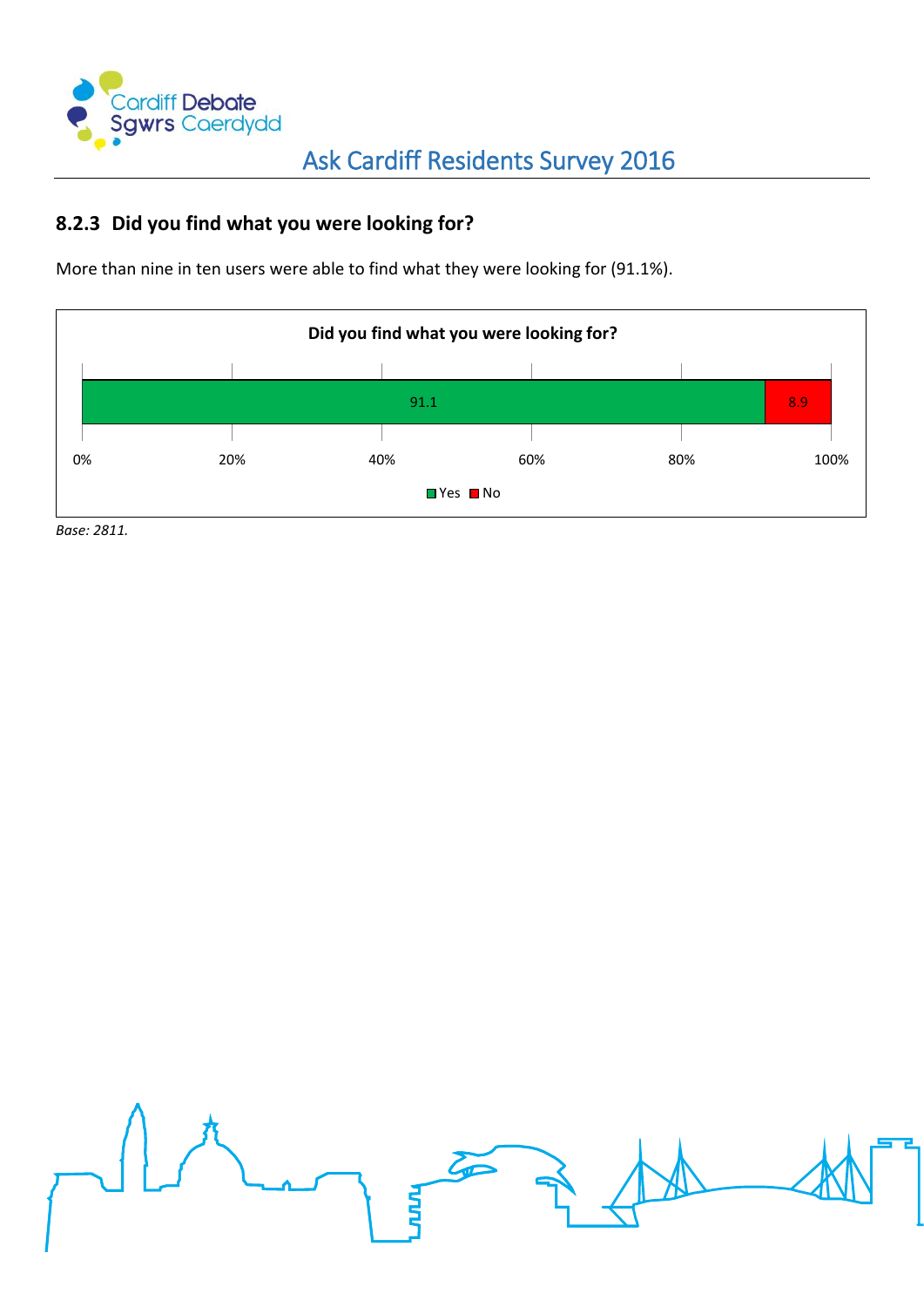

#### <span id="page-11-0"></span>**8.2.4 How would you rate The City of Cardiff Council website in terms of:**

At least three quarters of respondents rated the website as 'very' or 'fairly' good for quality of information/content (85.4%), ease of use (80.1%), requesting a service (76.4%) and reporting a problem (75.1%).



*Base sizes shown in brackets.*

Respondents who identified themselves as disabled, the most frequent users of the website, consistently rated each aspect of the website as poorer than the other sub-groups analysed.

Those aged over 55, respondents without full-time employment, and women (the three groups identified as the least frequent users of the website) rated each of the four aspects of the website most highly.

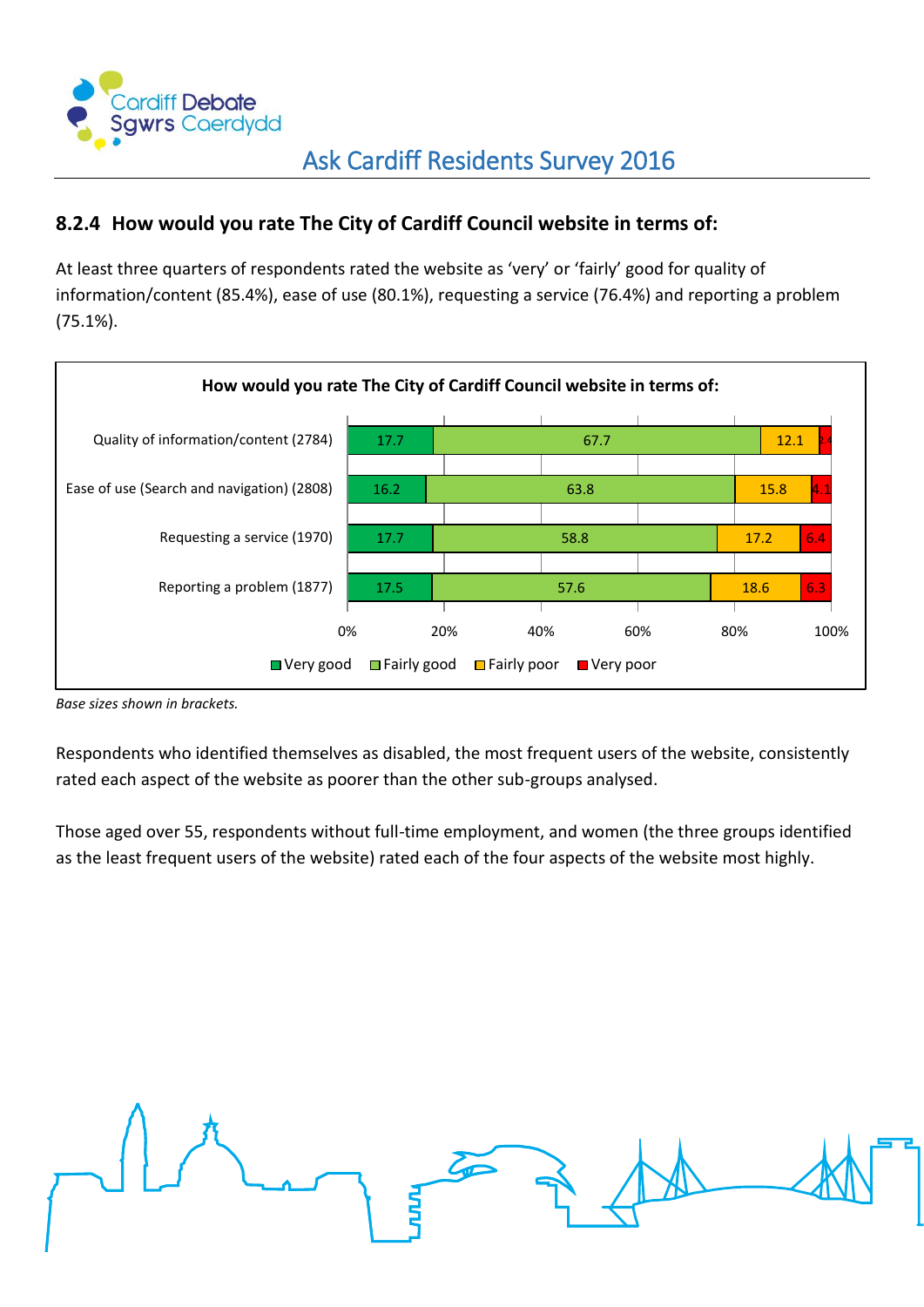



*Base sizes shown in brackets.*

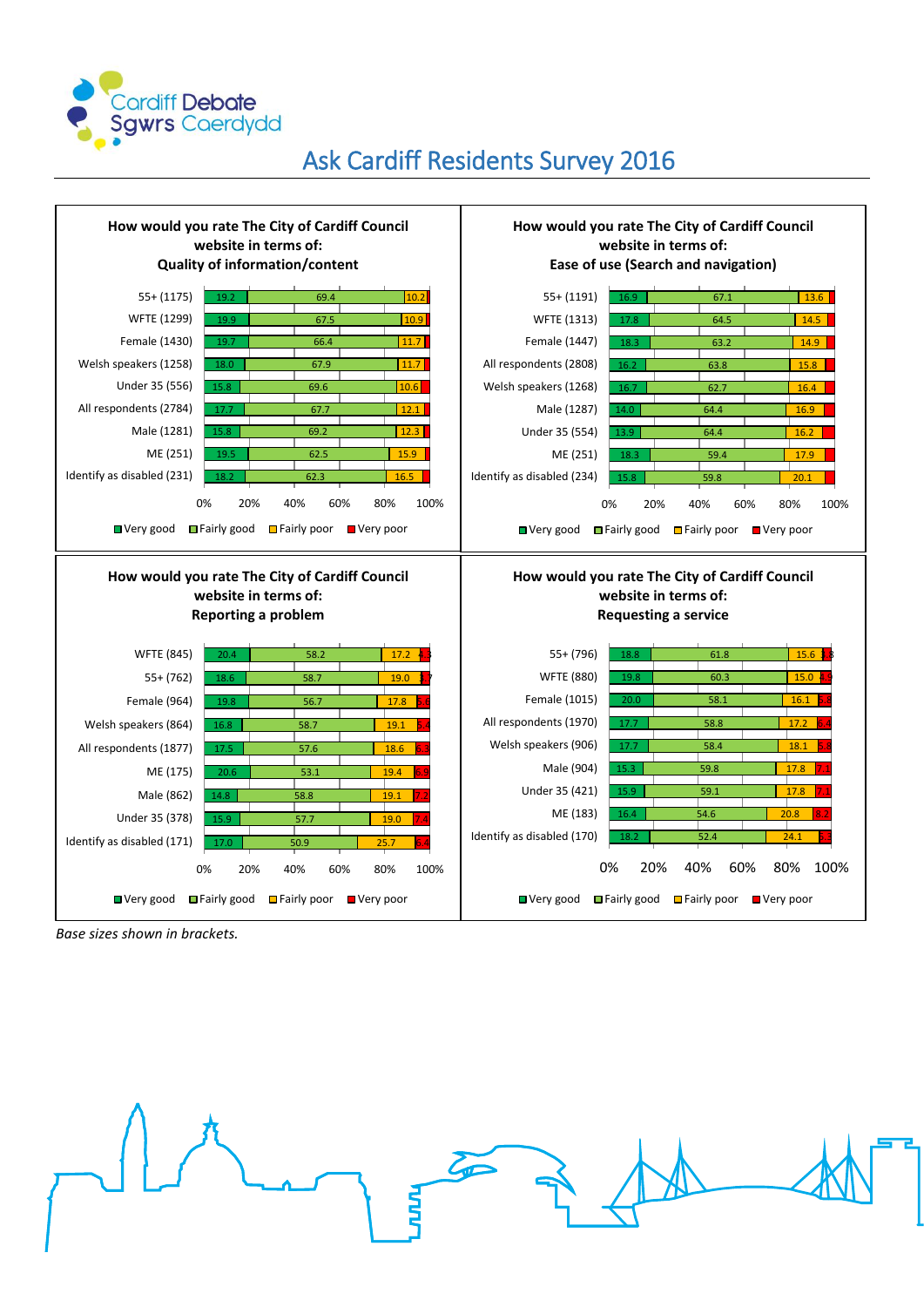

The Council is always seeking out new technologies that may require investment but which will save money in the long term. Digital Cardiff is our investment in digital technology alongside traditional phone and face-to-face services.

### <span id="page-13-0"></span>**8.2.5 Please rank the following activities by how likely you would be to access them online:**

Respondents indicated they would be most likely to access 'Waste and recycling services' online with 82.2% of all respondents including this in their top three priorities (including 55.1% who ranked this as their first priority).

Just under half of respondents selected Manage Council Tax account' (45.7%) or 'Library services' (45.3%).



*Base: 2724.*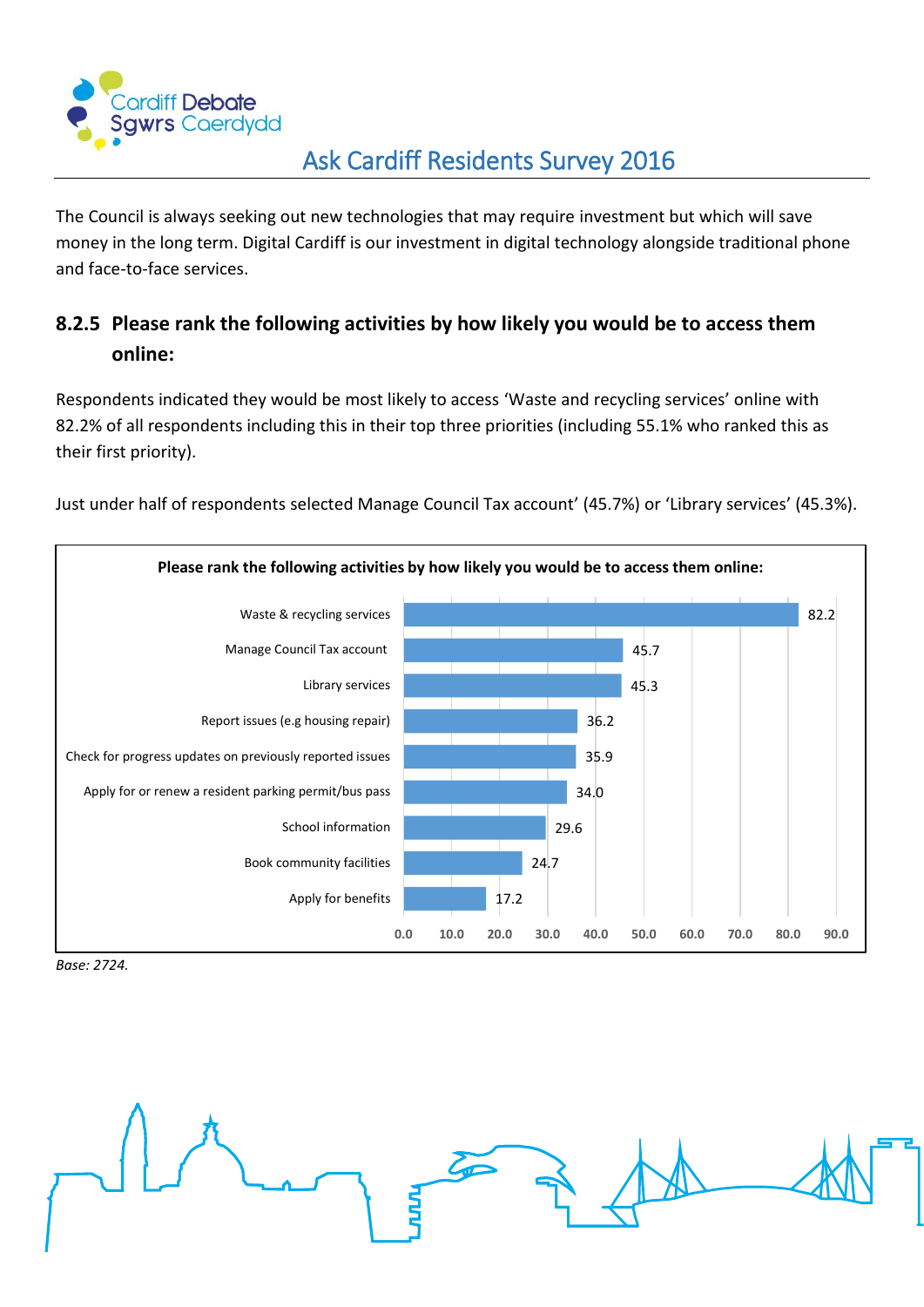

### <span id="page-14-0"></span>**8.2.6 A user ID could enable you to check balances, access further services, and view previous requests and their status. Would you consider using an ID or account when accessing Council Services online through the website?**

Over half of respondents (57.5%) would consider using an ID or account when using the Council website with respondents under 35 most likely to do so (76.8%).



*Base sizes shown in brackets.*

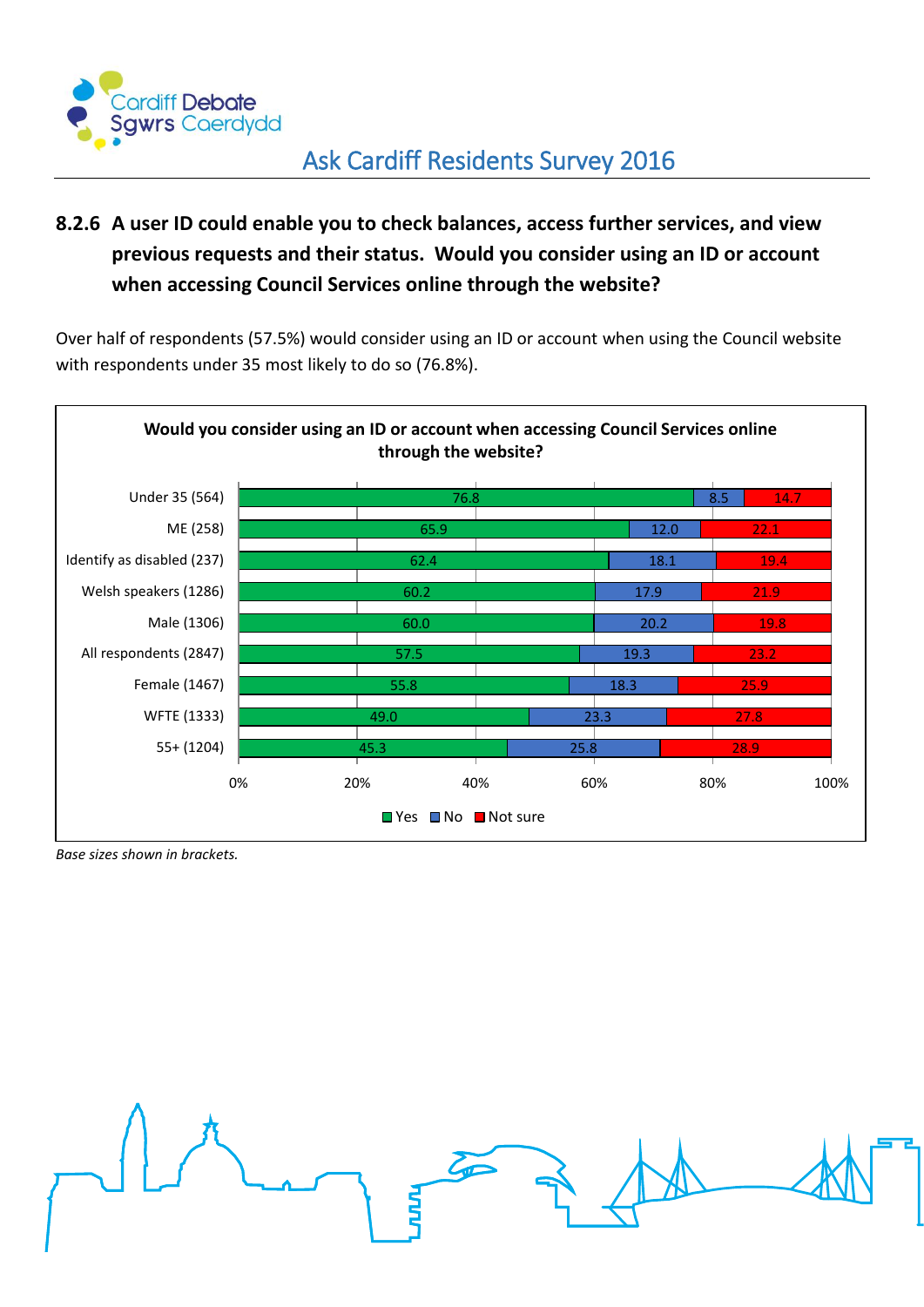

#### <span id="page-15-0"></span>**8.2.7 Do you use other public service websites?**

Most respondents (63.9%) did not use any other public service websites.



*Base: 2802.*

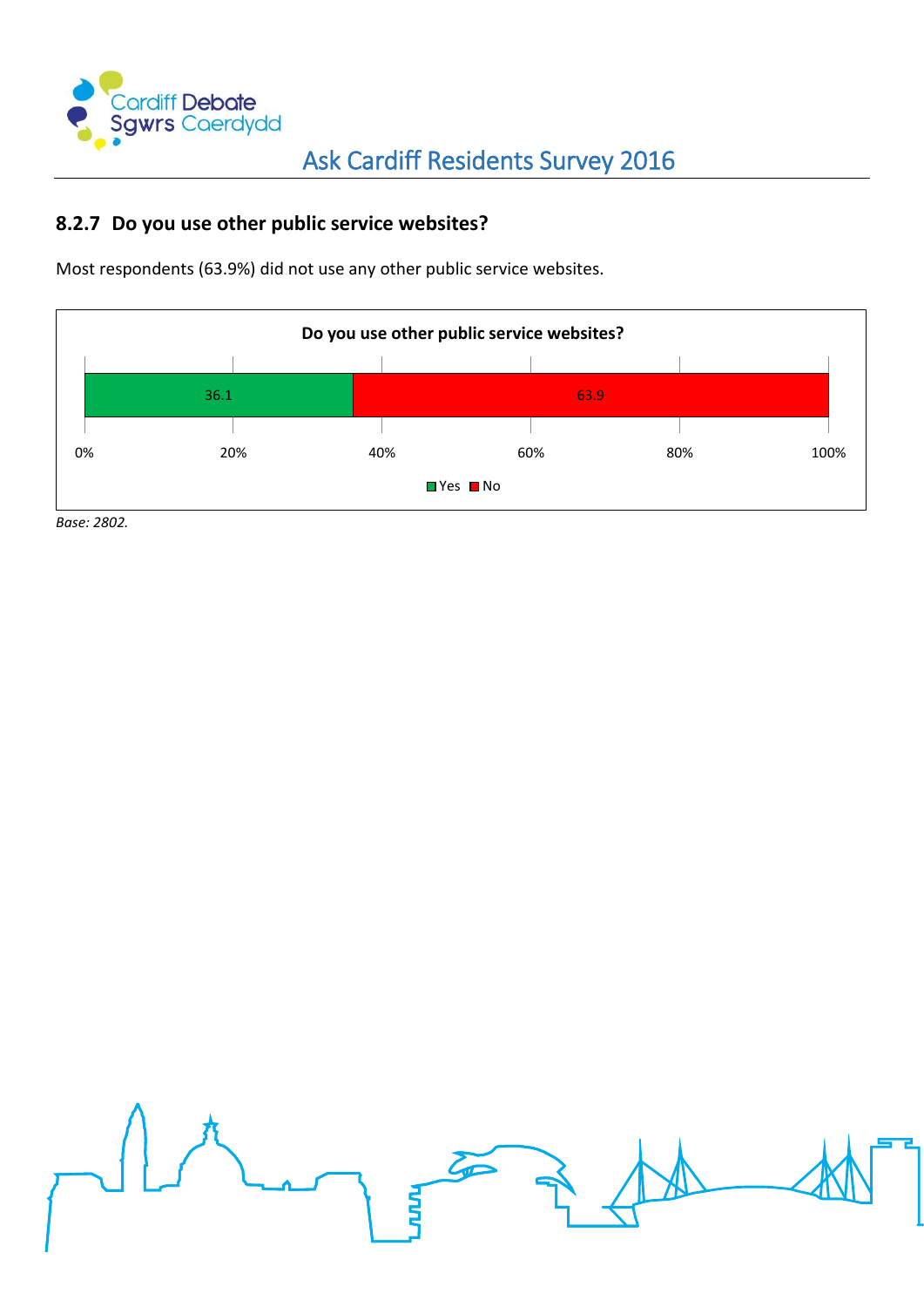

## <span id="page-16-0"></span>**8.3 Connect to Cardiff**

#### <span id="page-16-1"></span>**8.3.1 When you contact the Council, do you use Connect to Cardiff (C2C)?**

Three quarters of all respondents (74.6%) used C2C to contact the Council; respondents who identified themselves as disabled were most likely to use this service (85.3%), whilst those under 35 were least likely to (62.5%).



*Base sizes shown in brackets.*

Those who said they did not use C2C to contact the Council were asked to outline why this was the case. Almost half (47.1%) had a 'Lack of knowledge' of the service, with 21.5% 'Preferring other forms of contact'. Around a fifth of respondents commented that they 'Rarely contact Council' (21.5%). Just 4.1% said they didn't use C2C because of it being a 'Poor service'.

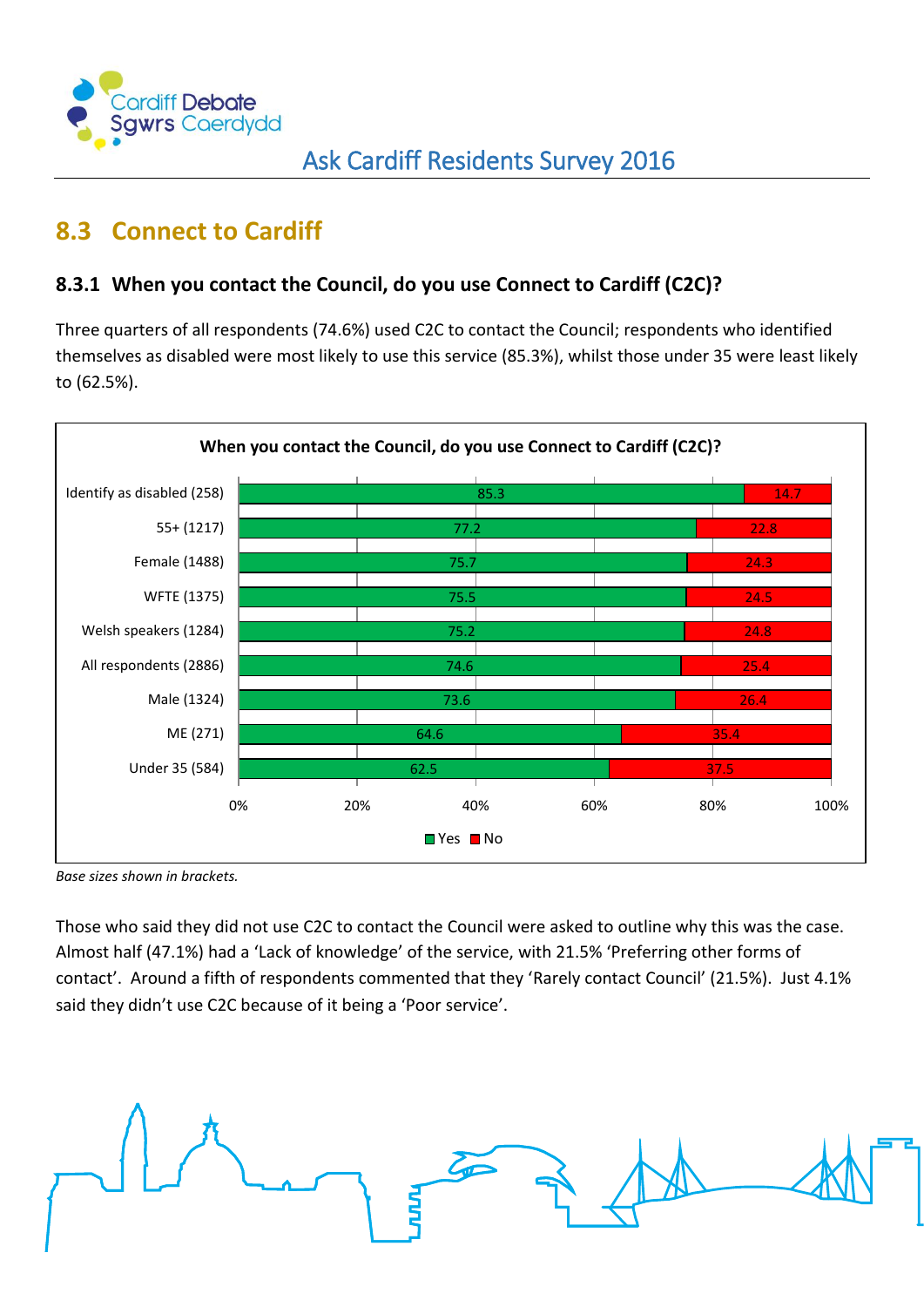

| <b>Theme</b>                              | No. | %    | Example comments                                                                                                                                                                                                                      |
|-------------------------------------------|-----|------|---------------------------------------------------------------------------------------------------------------------------------------------------------------------------------------------------------------------------------------|
| Lack of knowledge                         | 263 | 47.1 | I have never heard of this service.<br>$\bullet$<br>I am not familiar with C2C.<br>$\bullet$<br>Not aware of this channel of communication.<br>$\bullet$<br>Unaware of C2C - it's not given enough publicity.<br>$\bullet$            |
| <b>Rarely contact</b><br>Council          | 120 | 21.5 | I don't contact the council.<br>$\bullet$<br>I have not had any reason to contact the council.<br>$\bullet$<br>I just don't tend to contact that Council that regularly.<br>$\bullet$                                                 |
| <b>Prefer other</b><br>methods of contact | 120 | 21.5 | Prefer person to person.<br>$\bullet$<br>I resolved my issue via email - very good and fast service. Thanks!<br>$\bullet$<br>I have used other communications methods, such as email correspondence<br>$\bullet$<br>and social media. |
| <b>Poor service</b>                       | 23  | 4.1  | I have been told wrong information in the past.<br>$\bullet$                                                                                                                                                                          |
| <b>Not sure</b>                           | 16  | 2.9  | I may have done so, but I'm not sure.                                                                                                                                                                                                 |
| <b>Miscellaneous</b><br>comments          | 14  | 2.5  | I keep forgetting about it.<br>$\bullet$                                                                                                                                                                                              |
| <b>Contact department</b><br>directly     | 7   | 1.3  | Like to deal with the relevant section directly.                                                                                                                                                                                      |
| Other                                     | 7   | 1.3  | Non resident.                                                                                                                                                                                                                         |

Λ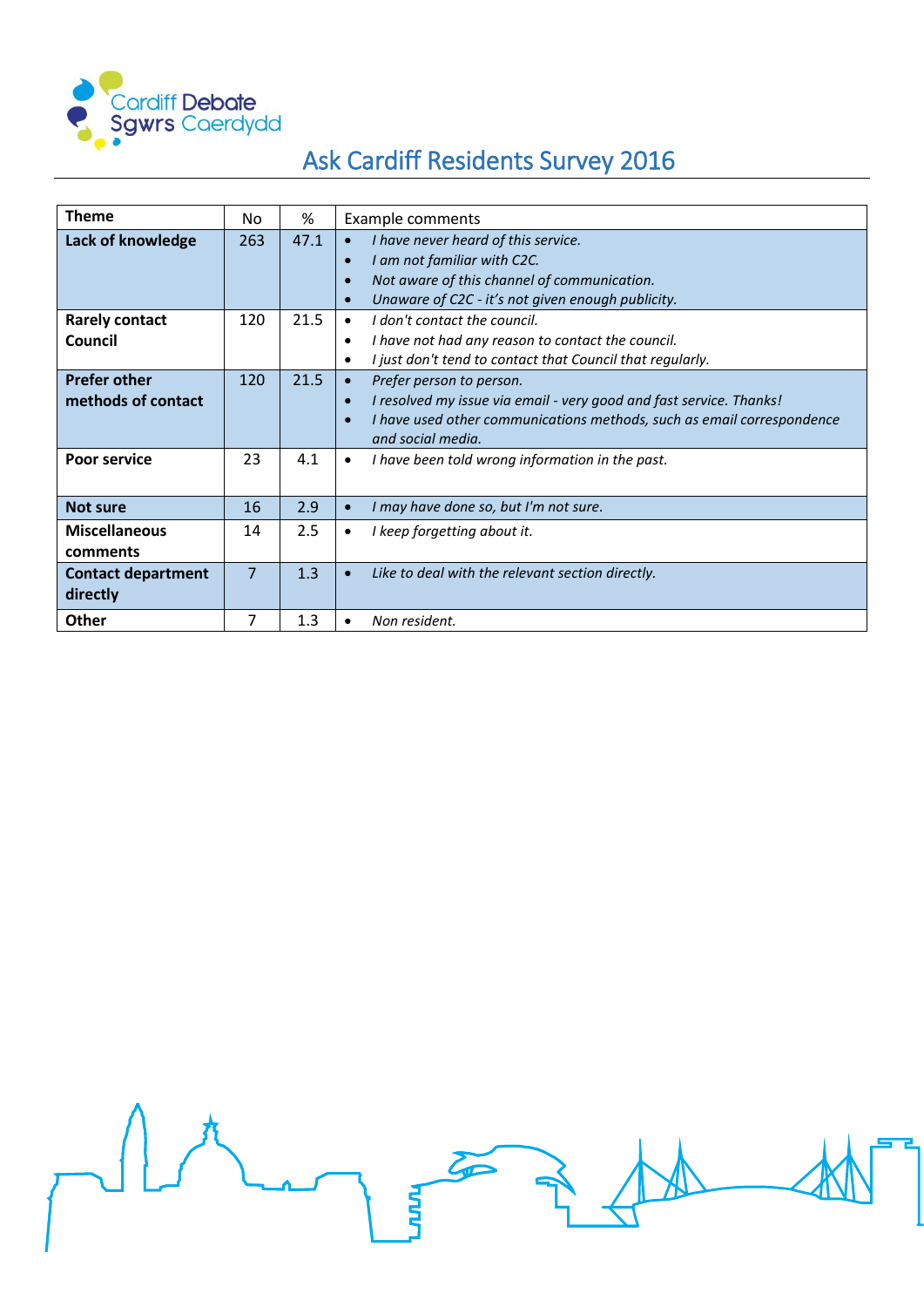

#### <span id="page-18-0"></span>**8.3.2 If you have used C2C, how would you rate the service provided?**

Overall, 72.0% of those using C2C rated it as 'very' or 'fairly' good, with just 10.1% rating it as 'very' or 'fairly' poor.

Respondents who identified as disabled rated the service most highly, with 75.7% saying the service was good, compared with (66.9%) of under 35s.



*Base sizes shown in brackets.*

Respondents were asked to give their reasons for their rating of the service; these have been grouped into the categories below. Over a quarter of responses related to the staff being 'Efficient and knowledgeable '(27.4%), ahead of 'Helpful and friendly' (20.7%) and 'Satisfactory service' (16.1%). However not all the comments were positive with 13.5% relating to the 'Long and complicated process' and 12.5% to 'Poor customer services'.

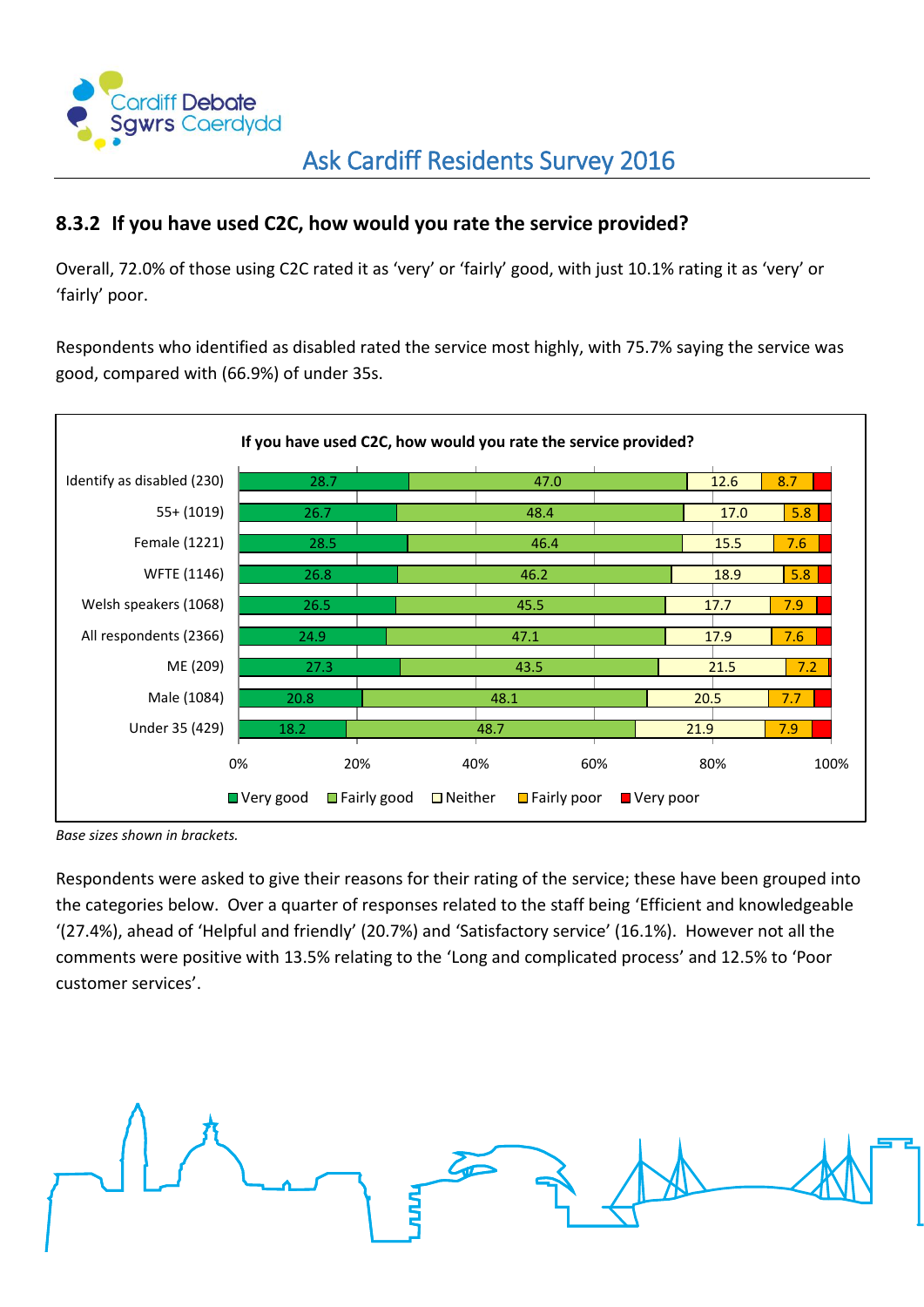

| <b>Theme</b>                               | <b>No</b> | %    | <b>Example comments</b>                                                                                                                                                                                                                                                                                                                                                                                                                                                                                                                          |
|--------------------------------------------|-----------|------|--------------------------------------------------------------------------------------------------------------------------------------------------------------------------------------------------------------------------------------------------------------------------------------------------------------------------------------------------------------------------------------------------------------------------------------------------------------------------------------------------------------------------------------------------|
| <b>Efficient and</b><br>knowledgeable      | 391       | 27.4 | Very efficient and accurate information provided.<br>$\bullet$<br>Fast response with an enquiry about household waste.<br>$\bullet$<br>Respond quickly to emails and have been able to answer all queries.<br>$\bullet$<br>I had to contact C2C over a very serious problem and the person who helped over a<br>$\bullet$<br>period of 48 hours was excellent, knowledgeable and very helpful. First rate service.                                                                                                                               |
| <b>Helpful and</b><br>friendly             | 295       | 20.7 | $\bullet$<br>Staff are always friendly and helpful.<br>Prompt, polite and efficient response. Appeared to be really interested in the query<br>$\bullet$<br>RE rubbish bin provision. Very satisfied.<br>Consistently polite, friendly people, pleasure to deal with.<br>$\bullet$<br>Try to resolve query promptly I have hearing impairment (both ears) always patient.<br>$\bullet$                                                                                                                                                           |
| Satisfactory<br>service                    | 229       | 16.1 | $\bullet$<br>They were able to answer my question.<br>Received correct reply from advisor.<br>$\bullet$<br>The subject of my enquiry was dealt with!<br>$\bullet$                                                                                                                                                                                                                                                                                                                                                                                |
| Long and<br>complicated<br>process         | 192       | 13.5 | Difficult to get through to a person who can give concrete answers. Long waiting<br>$\bullet$<br>time on the phone.<br>Complexity. Classification of topics and issues are often confusing. Plain English<br>$\bullet$<br>should be used, not 'council-speak'.<br>There are often a lot of queues and sometimes people don't know the answers to<br>$\bullet$<br>issues. Sometimes the service seems inflexible.                                                                                                                                 |
| Poor customer<br>service                   | 175       | 12.3 | A serious lack of people taking ownership of queries, and passing from pillar to post.<br>$\bullet$<br>I have to contact C2C all the time for work, I spend ages waiting to get through to<br>$\bullet$<br>someone and I almost always get through to someone rude and unhelpful; they can't<br>wait to get you off the phone to deal with the next call.<br>They don't actually help or do what they say they will do.<br>$\bullet$                                                                                                             |
| <b>Problem not</b><br>resolved             | 109       | 7.6  | Nothing gets resolved or done.<br>$\bullet$<br>They ignored a report of graffiti which is still there 6 months and 5 reports later.<br>$\bullet$<br>It took several contacts and attempts for the problem to eventually be resolved.<br>٠<br>Sometimes we would be passed along to someone else, others we were told the<br>issue was resolved only to find out that it was not. We were trying to correct an<br>address error in the system which would not allow us to apply for a parking permit. It<br>unfortunately took months to resolve. |
| <b>Variable service</b>                    | 93        | 6.5  | Sometimes the staff are knowledgeable on other occasions though they seem to<br>$\bullet$<br>have very little understanding of the issue you are referring to.<br>They take my issues on board but sometimes it seems the issue is not progressed. At<br>other times there is a quick response (eg sending someone to deal with a fallen tree.)                                                                                                                                                                                                  |
| Lack of<br>knowledge                       | 88        | 6.2  | Poorly trained, couldn't answer my questions and I ended up hanging up the phone.<br>$\bullet$<br>On the rare occasion I have contacted them, they don't seem to have the answers.<br>$\bullet$                                                                                                                                                                                                                                                                                                                                                  |
| <b>Forwarded to</b><br>right<br>department | 67        | 4.7  | Easy to get to the department that you need.<br>$\bullet$<br>I had to use C2C to report rubbish problems, they were very polite and put me<br>$\bullet$<br>through to waste management                                                                                                                                                                                                                                                                                                                                                           |
| No response to<br>contact                  | 66        | 4.6  | Response is very delayed.<br>$\bullet$<br>No response to my request ever received.<br>$\bullet$                                                                                                                                                                                                                                                                                                                                                                                                                                                  |

 $\sum_{i=1}^{n}$ 

Λ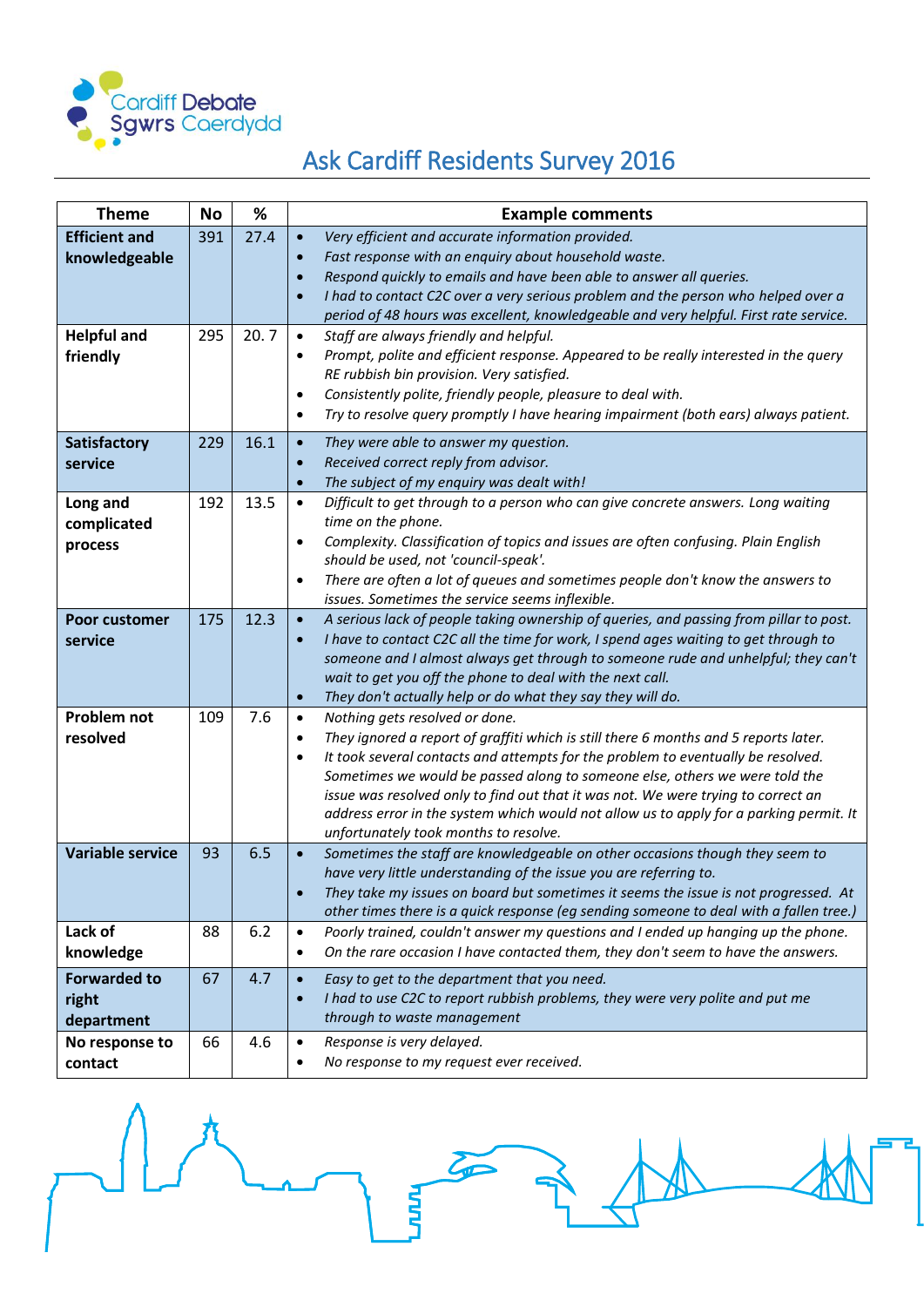

| Rarely or never<br><b>use</b>                | 65  | 4.6 | $\bullet$<br>$\bullet$              | Don't use it often enough to judge.<br><b>NEVER HEARD OF IT.</b>                                                                                                                                                                                                                                                          |
|----------------------------------------------|-----|-----|-------------------------------------|---------------------------------------------------------------------------------------------------------------------------------------------------------------------------------------------------------------------------------------------------------------------------------------------------------------------------|
| <b>Other service</b><br>areas not<br>helpful | 40  | 2.8 | $\bullet$                           | The actual operators are fantastic, its the depts. they put you through to that don't<br>always follow through.                                                                                                                                                                                                           |
| Want to go<br>direct to service              | 31  | 2.2 | $\bullet$                           | You are asked too many questions, not just pointed to the service one requires.                                                                                                                                                                                                                                           |
| Poor opening<br>times                        | 13  | 0.9 | $\bullet$                           | It's absolutely useless if you're calling out of hours to report something.                                                                                                                                                                                                                                               |
| <b>Other</b>                                 | 135 | 9.5 | $\bullet$<br>$\bullet$<br>$\bullet$ | I dont mind the waiting time but suspect that more staff are needed. The music<br>drives me mad (any music), it is so repetitive.<br>Report overfilled buses etc. at local park. Sometimes acted upon quite quickly. But<br>why do I need to report - someone should check!!<br>Last query ended in a catch 22 situation. |

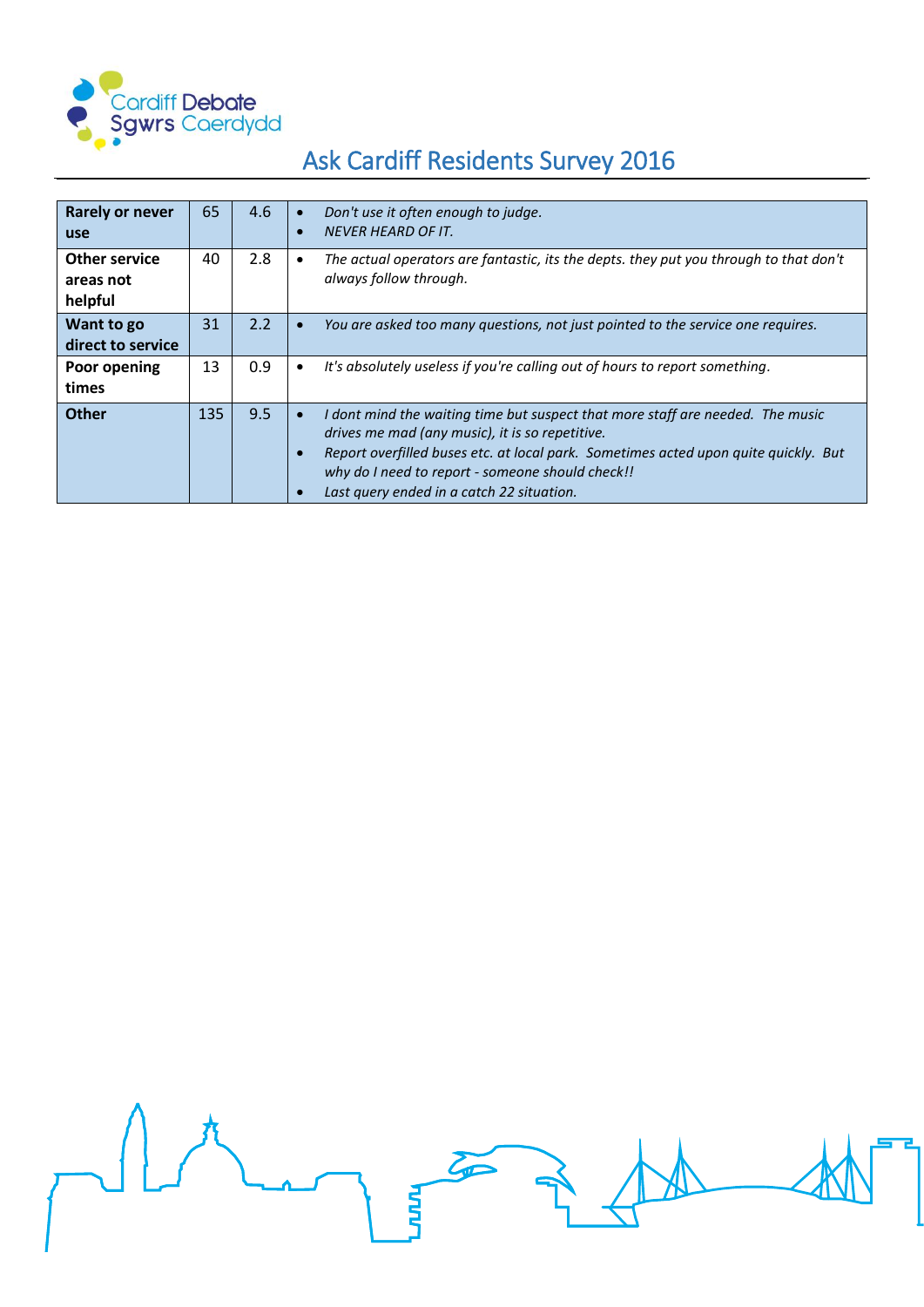

#### <span id="page-21-0"></span>**8.3.3 Were C2C able to resolve your enquiry?**

C2C were able to fully resolve more than half of respondents' enquiries (51.1%), and partially resolve a further 16.0%. Just over one in ten (11.8%) did not have their query resolved.





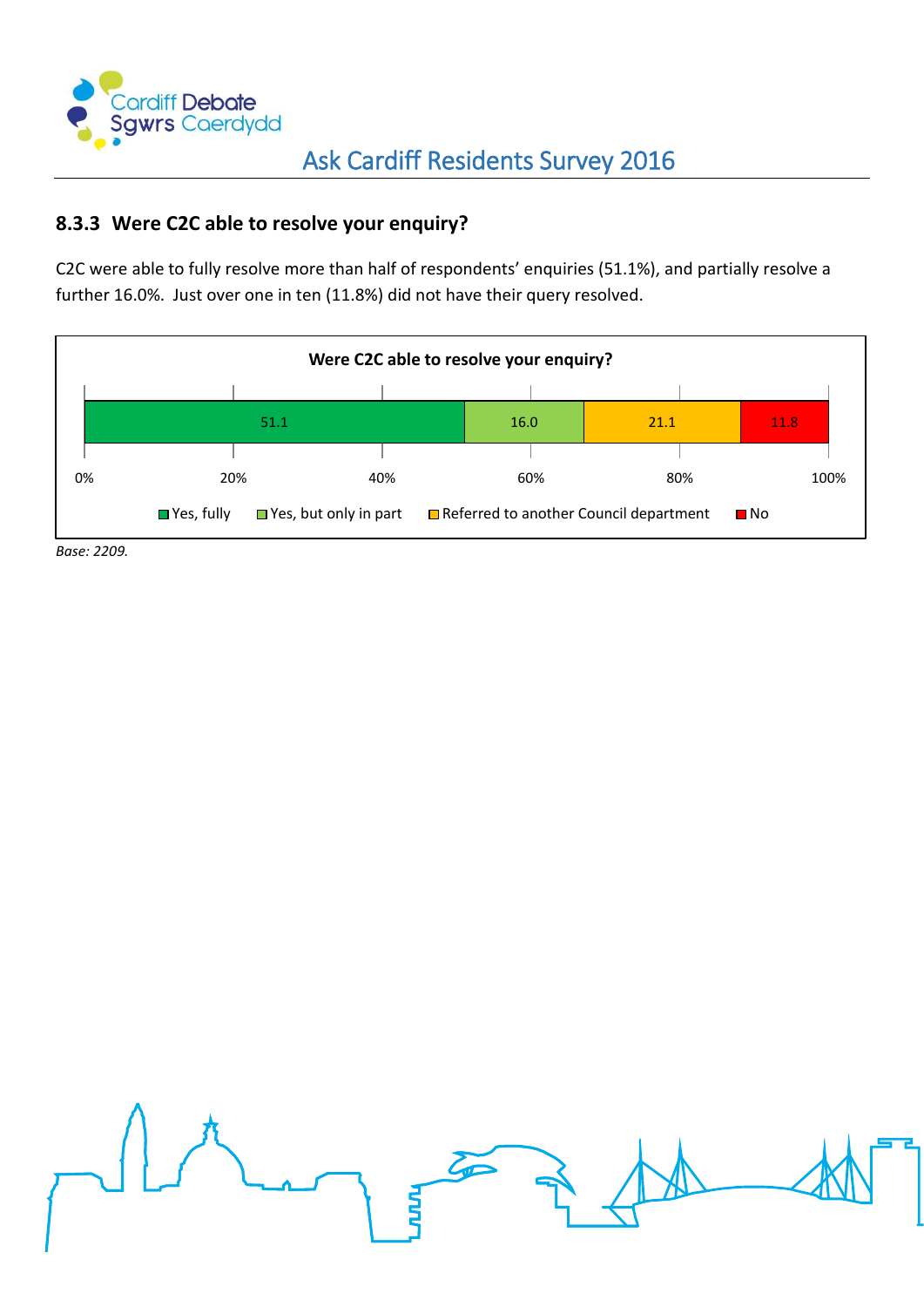

#### <span id="page-22-0"></span>**8.3.4 Do you have any other feedback for us?**

Respondents were asked to give any other feedback about C2C with many comments similar to those for the preceding question. Of the 395 comments which were received almost a quarter related to a 'Need to improve service' (23.0%), ahead of 'Good service' (15.2%).

Some respondents used the question as an opportunity to comment on issues which were not related to Connect to Cardiff (19.0%).

| <b>Theme</b>                      | <b>No</b> | %    |                                     | <b>Example comments</b>                                                                                                                                                                                                                                                                                                                                                                                                                                                                                                                                                 |
|-----------------------------------|-----------|------|-------------------------------------|-------------------------------------------------------------------------------------------------------------------------------------------------------------------------------------------------------------------------------------------------------------------------------------------------------------------------------------------------------------------------------------------------------------------------------------------------------------------------------------------------------------------------------------------------------------------------|
| <b>Need to</b><br>improve service | 91        | 23.0 | $\bullet$<br>$\bullet$<br>$\bullet$ | I have on a few occasions been cut off after my call has been answered. I feel it has<br>been deliberate as I can hear the staff chatting.<br>I don't think my enquiry was properly interpreted. I asked about a delay in receiving a<br>service that I had registered for and received a reply telling me how to register.<br>Your internal phone directory is poor they can never find named individuals and you<br>end up with a general office and someone not that interested answer the phone.                                                                    |
| <b>Non-C2C issues</b>             | 75        | 19.0 | $\bullet$<br>$\bullet$<br>$\bullet$ | Waste collection services seem very disorganised and inefficient.<br>You have a raft of fines, please use them to enforce basics like refuses, dog fouling<br>and parking.<br>Potholes- do it once do it well - no temporary fixes please - the roads round here are<br>shocking. Clear leaves before the block the drains. Enforcement plus awareness of<br>flytipping and litter - especially for landlords as they need to be responsible for the<br>actions of their tenants. Multi-lingualism (not just Welsh) is essential for education<br>about flytipping etc. |
| <b>Good service</b>               | 60        | 15.2 | $\bullet$<br>$\bullet$              | C2C IS AN EXCELLENT SERVICE, CANNOT FAULT IT.<br>Keep it going, it works.                                                                                                                                                                                                                                                                                                                                                                                                                                                                                               |
| <b>Miscellaneous</b>              | 47        | 11.9 | $\bullet$                           | There is no need to retain personal details, it feels intrusive and like state monitoring.                                                                                                                                                                                                                                                                                                                                                                                                                                                                              |
| <b>Problem not</b><br>resolved    | 35        | 8.9  | $\bullet$                           | One of the alleyway gates next to my house not working properly, reported it and<br>nothing has happened!!!!                                                                                                                                                                                                                                                                                                                                                                                                                                                            |
| Long and<br>complicated           | 31        | 7.8  | $\bullet$                           | It is very annoying that it often takes exceedingly long to actually talk to a real person.<br>Also, it seems that there are too many different departments that do not talk to each<br>other.                                                                                                                                                                                                                                                                                                                                                                          |
| <b>Other areas</b><br>unhelpful   | 32        | 8.1  |                                     | After being referred to another team, no-one ever seems to call back.                                                                                                                                                                                                                                                                                                                                                                                                                                                                                                   |
| <b>Need training</b>              | 25        | 6.3  | $\bullet$                           | I felt as if the person as trying to get me off the phone and did not want to help.<br>Please provide better training and joined up election services.                                                                                                                                                                                                                                                                                                                                                                                                                  |
| Want to speak<br>to service area  | 25        | 6.3  | $\bullet$                           | It would be helpful to speak to the relevant department directly.                                                                                                                                                                                                                                                                                                                                                                                                                                                                                                       |
| Need to<br>modernise              | 29        | 7.3  | $\bullet$                           | Your website is difficult to navigate, make it a lot easier and many of your 55K<br>contacts each month will go away.                                                                                                                                                                                                                                                                                                                                                                                                                                                   |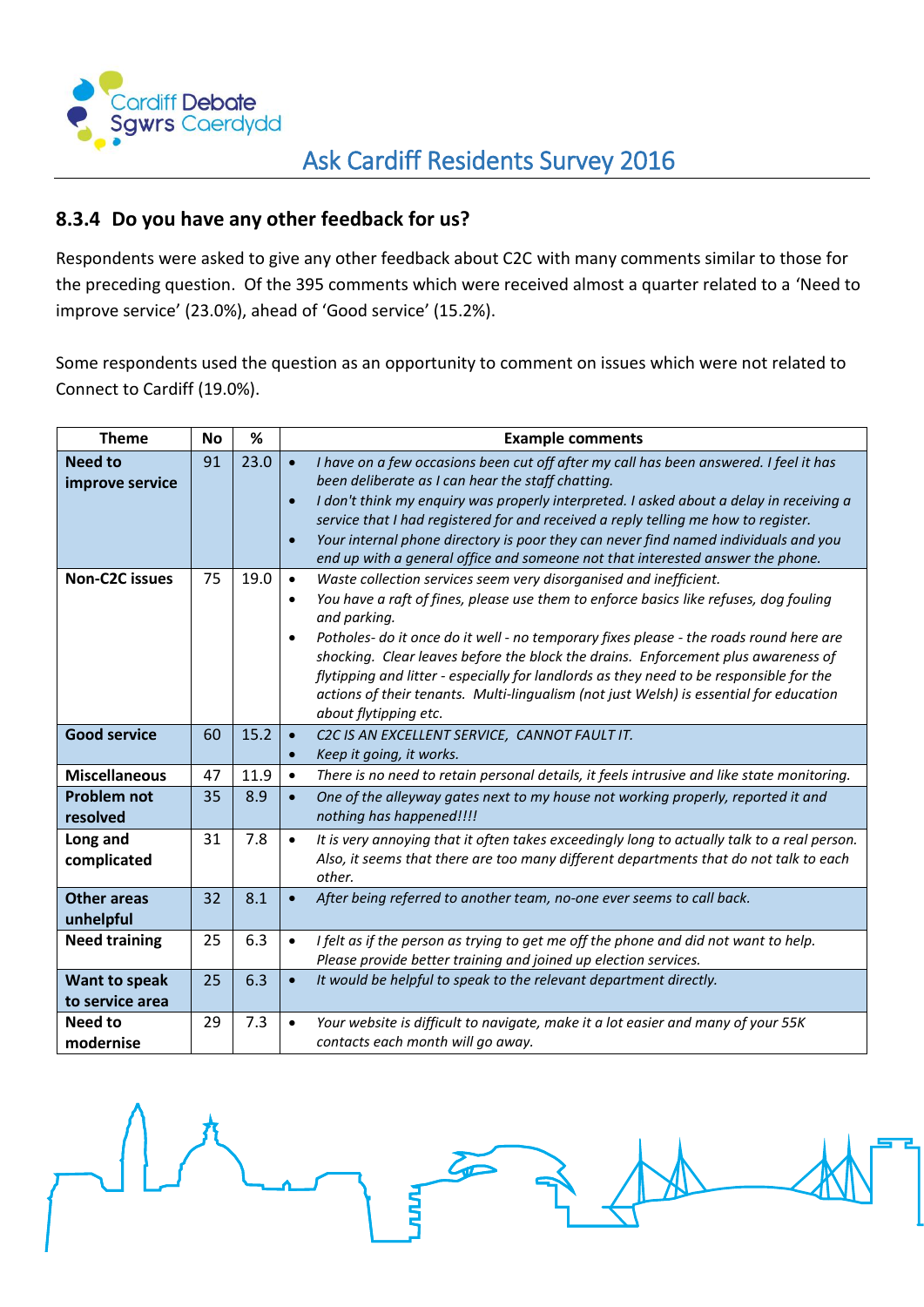

| Want to<br>contact by<br>phone/face to<br>face | 12 | 3.0 <sub>2</sub> |           | Although quicker by telephone than using the online form. My husband reported a<br>green bin that hadn't been emptied by phone I did it online not realising. They came<br>out the same day for my husband but I received an email 3 days later. |
|------------------------------------------------|----|------------------|-----------|--------------------------------------------------------------------------------------------------------------------------------------------------------------------------------------------------------------------------------------------------|
| Not heard of                                   | 9  | 2.3              | $\bullet$ | need more information about C2C.                                                                                                                                                                                                                 |
| C2c                                            |    |                  |           |                                                                                                                                                                                                                                                  |
| <b>Limited opening</b>                         | 9  | 2.3              |           | In a 24/7 society C2C hours are very limited.                                                                                                                                                                                                    |
| hours                                          |    |                  |           |                                                                                                                                                                                                                                                  |
| Variable service                               | 9  | 2.3              |           | Need a more consist approach to staff training and monitoring. Most operators<br>excellent. Some bored and less than effective.                                                                                                                  |

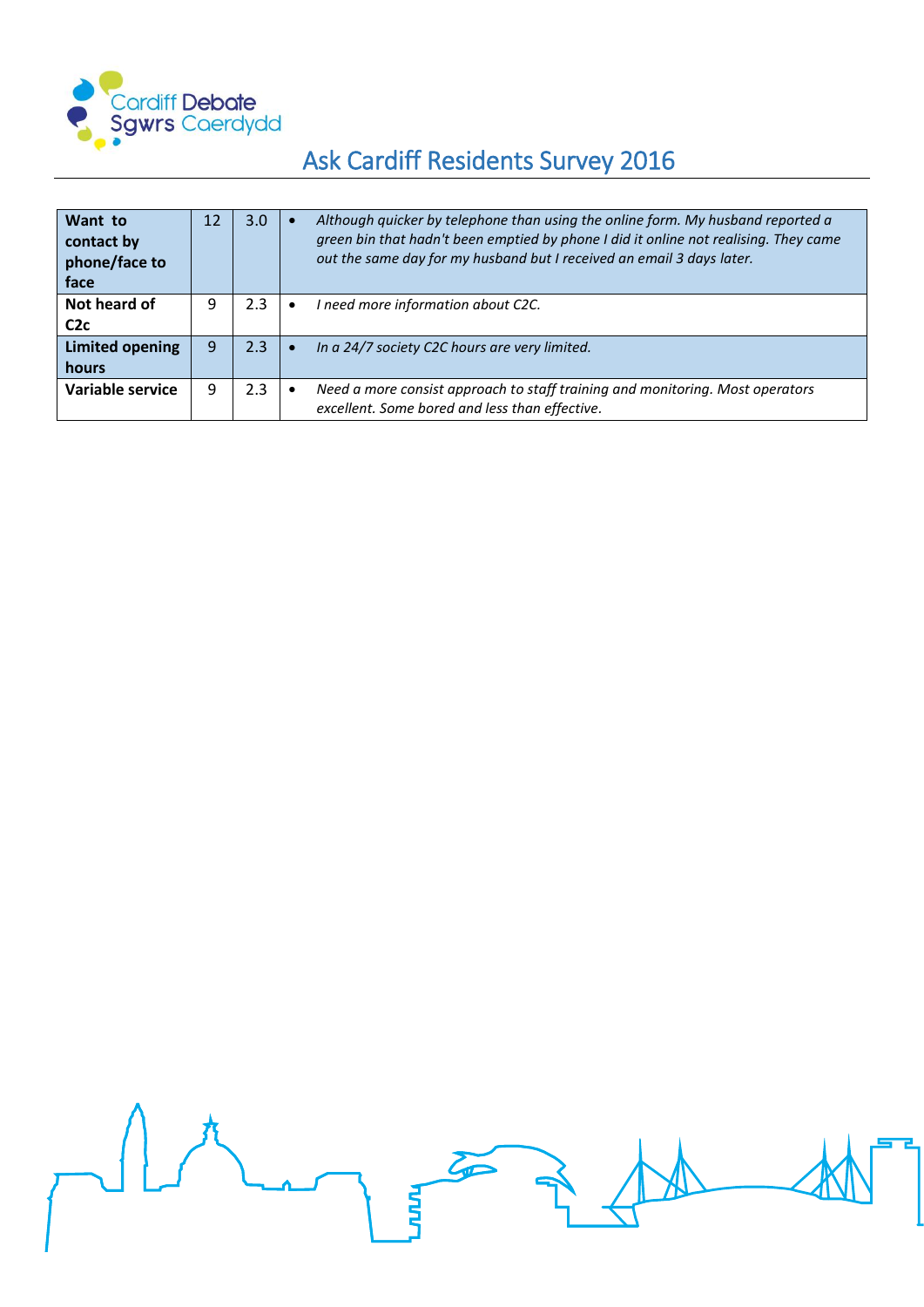

#### <span id="page-24-0"></span>**8.3.5 What language do you use when you contact C2C?**

The overwhelming majority (95.1%) of respondents chose to use English when contacting C2C.



*Base: 2584*

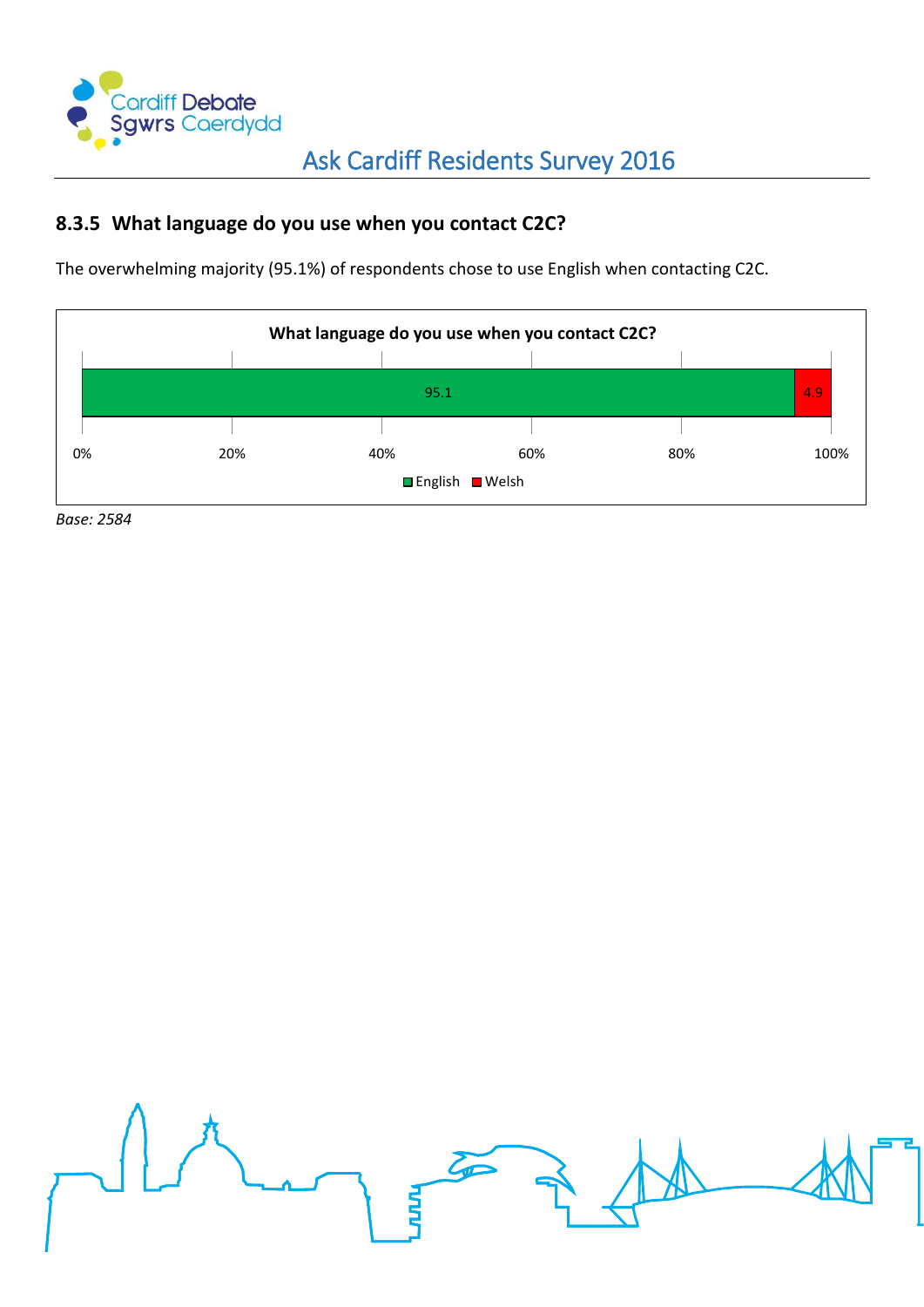

## <span id="page-25-0"></span>**8.4 C2C - Welsh Language**

#### <span id="page-25-1"></span>**8.4.1 How would you rate the quality of the C2C Welsh language service?**

Welsh speakers were happy with the C2C Welsh language service, with 80.1% rating it as 'very' or 'fairly' good; just 8.6% felt the service was 'very' or 'fairly' poor.



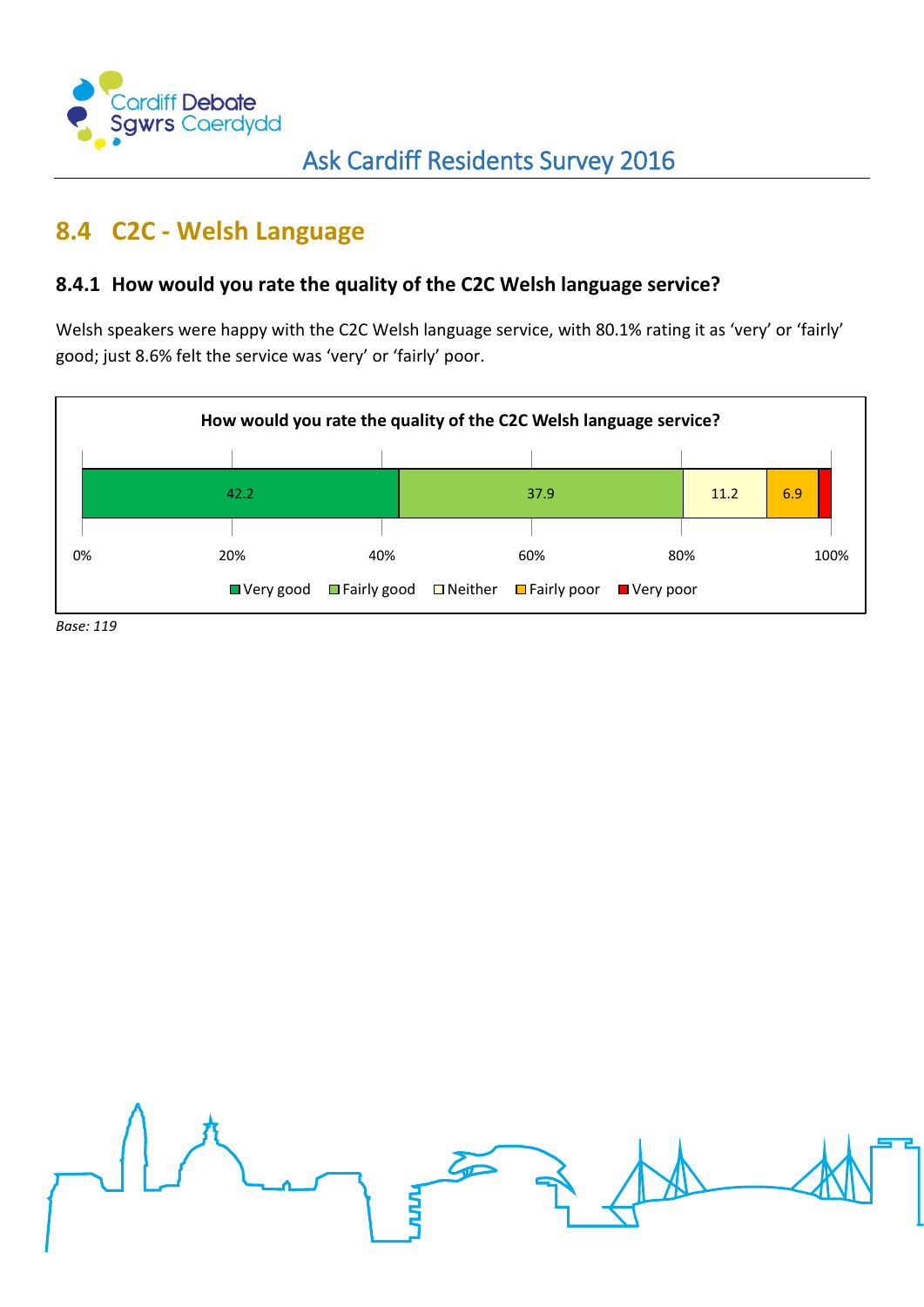

#### <span id="page-26-0"></span>**8.4.2 Can you explain why?**

Respondents were asked to explain their rating for the C2C Welsh language service. 30.2% of the 63 responses related to the 'Welsh service not always being available', with 25.4% finding it 'Helpful and friendly' and 23.8% a 'Fluent service'.

| <b>Theme</b>                                    | No. | %    | <b>Example comments</b>                                                                                                                                                                                                                                                                                                                                                                                                        |
|-------------------------------------------------|-----|------|--------------------------------------------------------------------------------------------------------------------------------------------------------------------------------------------------------------------------------------------------------------------------------------------------------------------------------------------------------------------------------------------------------------------------------|
| <b>Welsh service</b><br>not always<br>available | 19  | 30.2 | Often not enough speakers to take the call.<br>Need to train and recruit more individuals who are bilingual. Everyone should be<br>able to speak Welsh and English.                                                                                                                                                                                                                                                            |
| <b>Helpful and</b><br>friendly                  | 16  | 25.4 | Courteous and friendly, not overly formal.<br>٠<br>Always do their best to help and be polite.<br>$\bullet$                                                                                                                                                                                                                                                                                                                    |
| <b>Fluent service</b>                           | 15  | 23.8 | Courteous staff, and the simple fact that I have the ability to communicate in my<br>language.<br>I am always confident to have a Welsh speaker available when I call the helpline.<br>Calls are answered within a reasonable timeframe, and the Welsh speaking<br>operators are very competent and helpful. It is extremely helpful to have a Welsh<br>language service that offers parity with the English language service. |
| <b>Efficient</b>                                | 14  | 22.2 | Prompt and comprehensive response.                                                                                                                                                                                                                                                                                                                                                                                             |
| <b>Welsh service</b><br>is quicker              | 9   | 14.3 | They always get the problem sorted, answer promptly which is not so for the<br>English medium line.                                                                                                                                                                                                                                                                                                                            |
| <b>Miscellaneous</b>                            | 6   | 9.5  | Got immediate pleasant response but again this didn't lead to the relevant<br>department responding.                                                                                                                                                                                                                                                                                                                           |

Š